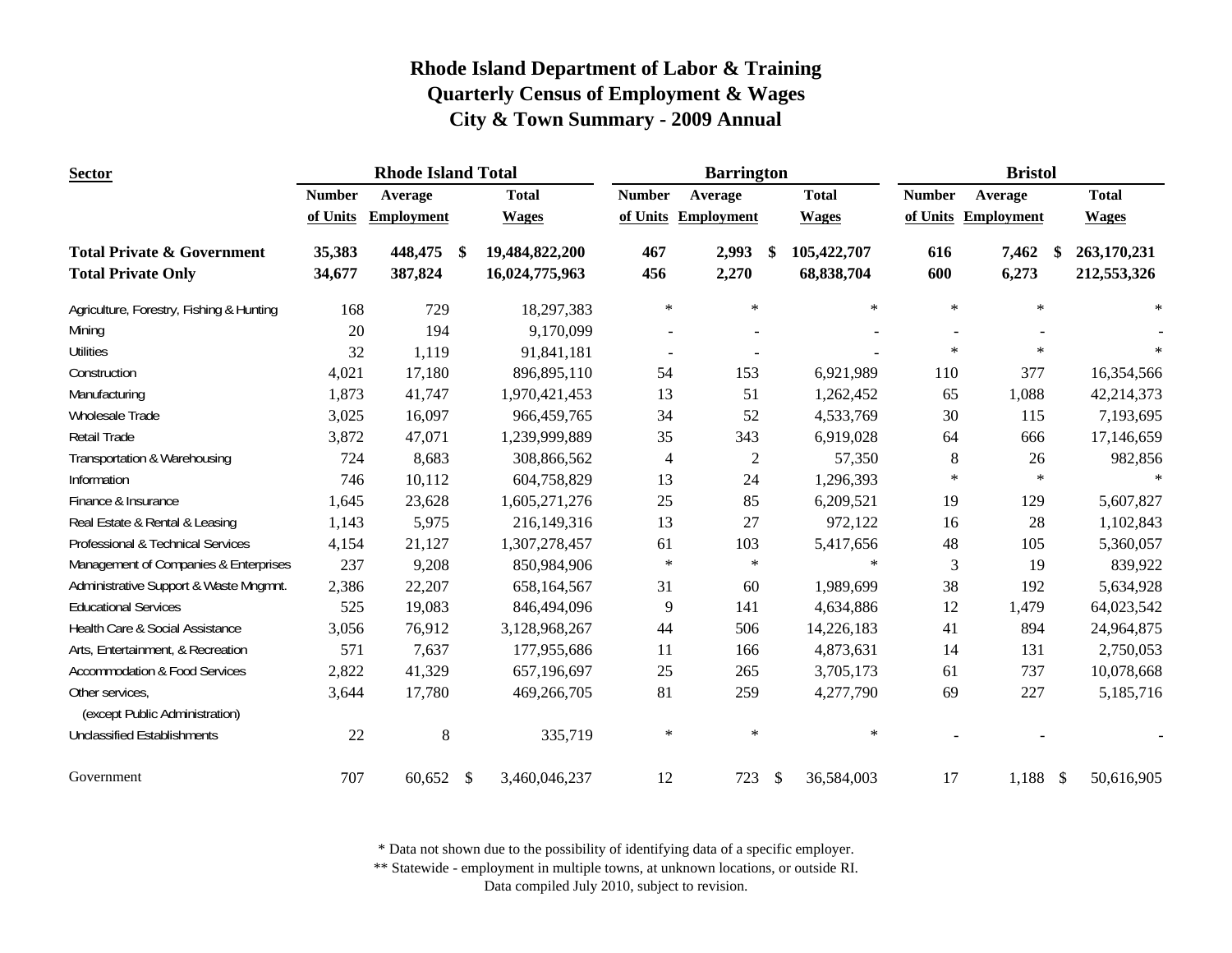| <b>Sector</b>                            |               | <b>Burrillville</b> |    |              | <b>Central Falls</b> |                     |               | <b>Charlestown</b> |                              |                        |              |
|------------------------------------------|---------------|---------------------|----|--------------|----------------------|---------------------|---------------|--------------------|------------------------------|------------------------|--------------|
|                                          | <b>Number</b> | Average             |    | <b>Total</b> | <b>Number</b>        | Average             |               | <b>Total</b>       | <b>Number</b>                | Average                | <b>Total</b> |
|                                          |               | of Units Employment |    | <b>Wages</b> |                      | of Units Employment |               | <b>Wages</b>       |                              | of Units Employment    | <b>Wages</b> |
| <b>Total Private &amp; Government</b>    | 297           | 2,829               | \$ | 92,762,858   | 236                  | 2,742               | S.            | 99,835,593         | 245                          | 1,460<br><sup>\$</sup> | 52,691,578   |
| <b>Total Private Only</b>                | 281           | 2,215               |    | 68,901,476   | 225                  | 1,946               |               | 59,922,655         | 231                          | 1,258                  | 44,335,834   |
| Agriculture, Forestry, Fishing & Hunting | $\ast$        | $\ast$              |    | $\ast$       |                      |                     |               |                    | $\ast$                       | $\ast$                 | $\star$      |
| Mining                                   |               |                     |    |              |                      |                     |               |                    | $\ast$                       | $\ast$                 |              |
| <b>Utilities</b>                         | $\ast$        | $\ast$              |    | $\ast$       |                      |                     |               |                    | $\qquad \qquad \blacksquare$ |                        |              |
| Construction                             | 70            | 210                 |    | 10,664,548   | 20                   | 93                  |               | 3,769,808          | 54                           | 145                    | 6,127,012    |
| Manufacturing                            | 10            | 434                 |    | 17,669,657   | 31                   | 602                 |               | 21,659,474         | $\ast$                       | $\ast$                 |              |
| Wholesale Trade                          | 20            | 47                  |    | 2,404,071    | 5                    | 37                  |               | 1,299,905          | 9                            | 21                     | 1,679,131    |
| <b>Retail Trade</b>                      | 18            | 151                 |    | 3,100,528    | 37                   | 195                 |               | 4,812,418          | 25                           | 143                    | 3,750,341    |
| Transportation & Warehousing             | 5             | 12                  |    | 660,143      | 4                    | 18                  |               | 414,745            | $8\,$                        | 12                     | 346,137      |
| Information                              | 9             | 33                  |    | 868,196      | $\ast$               | $\ast$              |               | $\ast$             | 5                            | 20                     | 382,393      |
| Finance & Insurance                      | 8             | 24                  |    | 1,580,675    | 10                   | 79                  |               | 2,813,792          | 7                            | 35                     | 2,300,554    |
| Real Estate & Rental & Leasing           | 5             | $\overline{7}$      |    | 144,508      | $8\,$                | 42                  |               | 1,130,859          | 9                            | 19                     | 1,000,150    |
| Professional & Technical Services        | 19            | 49                  |    | 2,595,316    | 10                   | 23                  |               | 811,196            | 21                           | 45                     | 2,100,977    |
| Management of Companies & Enterprises    | $\ast$        | $\ast$              |    | $\ast$       | $\blacksquare$       | $\blacksquare$      |               |                    | $\blacksquare$               | $\sim$                 |              |
| Administrative Support & Waste Mngmnt.   | 22            | 74                  |    | 1,959,339    | 14                   | 291                 |               | 9,572,575          | 22                           | 61                     | 1,626,065    |
| <b>Educational Services</b>              | 5             | 40                  |    | 570,182      | $\ast$               | $\ast$              |               | $\ast$             | $\ast$                       | $\ast$                 | $\ast$       |
| Health Care & Social Assistance          | 18            | 488                 |    | 13,670,597   | 19                   | 239                 |               | 6,206,958          | 18                           | 177                    | 5,417,831    |
| Arts, Entertainment, & Recreation        | 5             | 51                  |    | 683,747      | $\ast$               | $\ast$              |               | $\ast$             | 4                            | 20                     | 1,055,243    |
| <b>Accommodation &amp; Food Services</b> | 27            | 435                 |    | 5,663,193    | 30                   | 158                 |               | 2,336,650          | 20                           | 187                    | 2,566,015    |
| Other services,                          | 41            | 92                  |    | 2,309,217    | 37                   | 112                 |               | 2,698,106          | 25                           | 38                     | 881,910      |
| (except Public Administration)           |               |                     |    |              |                      |                     |               |                    |                              |                        |              |
| <b>Unclassified Establishments</b>       |               |                     |    |              |                      |                     |               |                    |                              |                        |              |
| Government                               | 17            | 614                 | \$ | 23,861,382   | 12                   | 796                 | $\mathcal{S}$ | 39,912,938         | 15                           | 202 \$                 | 8,355,744    |

\* Data not shown due to the possibility of identifying data of a specific employer.

\*\* Statewide - employment in multiple towns, at unknown locations, or outside RI.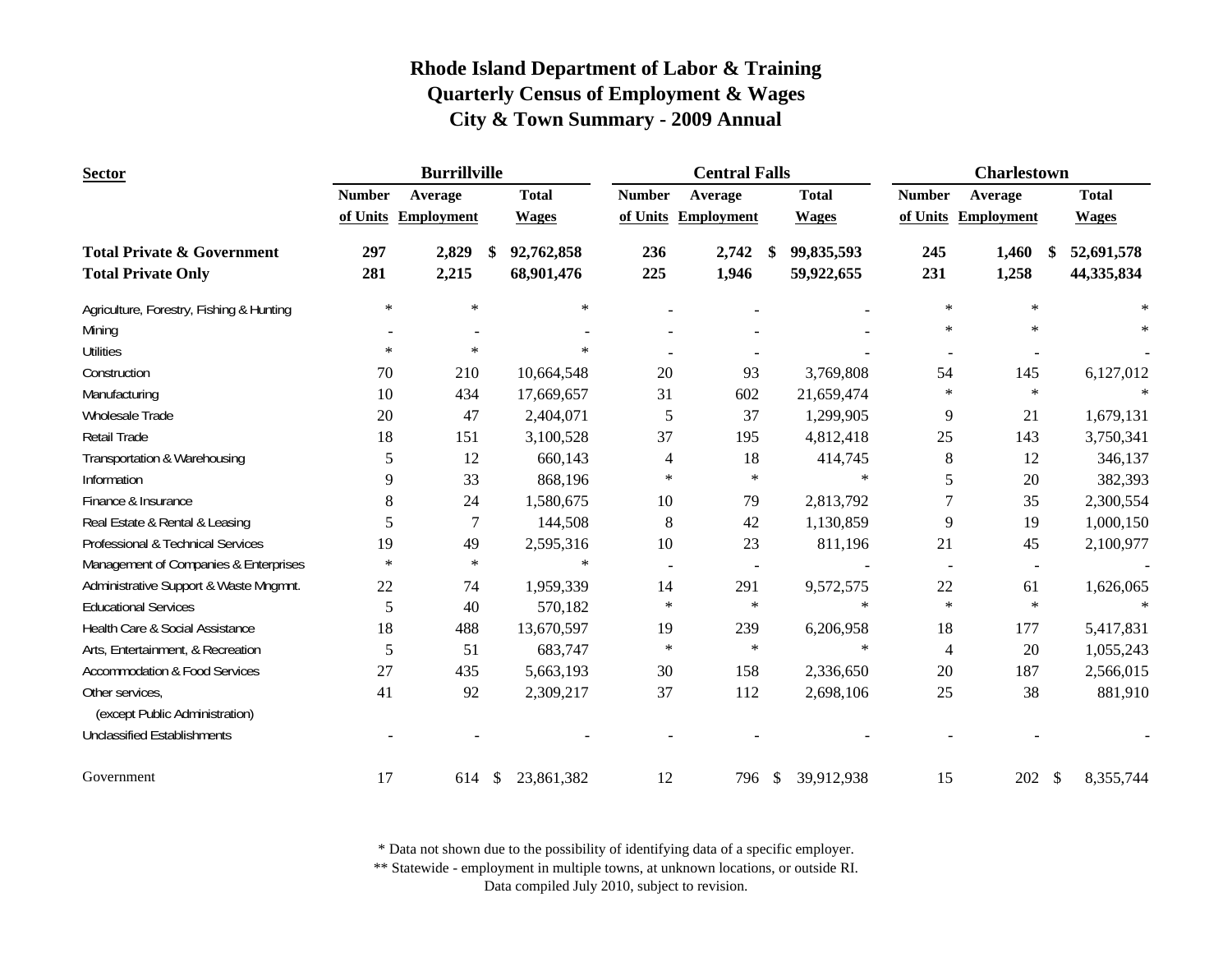| <b>Sector</b>                                                      | Coventry      |                     |    |                            | <b>Cranston</b> |                     | <b>Cumberland</b>                  |               |                       |                            |
|--------------------------------------------------------------------|---------------|---------------------|----|----------------------------|-----------------|---------------------|------------------------------------|---------------|-----------------------|----------------------------|
|                                                                    | <b>Number</b> | Average             |    | <b>Total</b>               | <b>Number</b>   | Average             | <b>Total</b>                       | <b>Number</b> | Average               | <b>Total</b>               |
|                                                                    |               | of Units Employment |    | <b>Wages</b>               |                 | of Units Employment | <b>Wages</b>                       |               | of Units Employment   | <b>Wages</b>               |
| <b>Total Private &amp; Government</b><br><b>Total Private Only</b> | 742<br>723    | 7,627<br>6,351      | \$ | 262,000,945<br>204,141,677 | 2,500<br>2,476  | 32,773<br>26,706    | \$<br>1,387,123,150<br>999,623,877 | 874<br>857    | 8,856<br>-\$<br>7,590 | 346,010,377<br>293,701,094 |
| Agriculture, Forestry, Fishing & Hunting                           | $\ast$        | $\ast$              |    | $\ast$                     | 6               | 16                  | 295,362                            | $\ast$        | $\ast$                | $\ast$                     |
| Mining                                                             | $\ast$        | $\star$             |    | $\ast$                     | $\star$         | $\ast$              |                                    | $\ast$        | $\ast$                |                            |
| <b>Utilities</b>                                                   |               |                     |    |                            |                 |                     |                                    | $\ast$        | $\ast$                | $\ast$                     |
| Construction                                                       | 145           | 439                 |    | 17,216,684                 | 269             | 1,224               | 66,411,662                         | 134           | 798                   | 45,183,218                 |
| Manufacturing                                                      | 45            | 666                 |    | 45,773,574                 | 174             | 3,947               | 192,328,680                        | 44            | 1,254                 | 49,385,801                 |
| <b>Wholesale Trade</b>                                             | 43            | 270                 |    | 14,686,156                 | 194             | 1,517               | 80,064,107                         | 86            | 727                   | 43,231,418                 |
| <b>Retail Trade</b>                                                | 90            | 1,694               |    | 43,180,832                 | 302             | 4,101               | 111,602,290                        | 78            | 955                   | 23,304,288                 |
| Transportation & Warehousing                                       | 12            | 241                 |    | 7,427,642                  | 57              | 590                 | 24,769,631                         | 24            | 470                   | 16,064,294                 |
| Information                                                        | 9             | 28                  |    | 1,167,017                  | 39              | 1,802               | 103,438,192                        | 21            | 139                   | 4,185,711                  |
| Finance & Insurance                                                | 26            | 127                 |    | 4,859,330                  | 133             | 755                 | 33,865,693                         | 42            | 151                   | 17,112,213                 |
| Real Estate & Rental & Leasing                                     | 24            | 59                  |    | 1,606,531                  | 88              | 397                 | 20,296,626                         | 33            | 106                   | 4,276,043                  |
| Professional & Technical Services                                  | 58            | 179                 |    | 8,124,652                  | 258             | 1,632               | 89,440,141                         | 86            | 337                   | 19,744,526                 |
| Management of Companies & Enterprises                              | 5             | 55                  |    | 3,326,304                  | 14              | 246                 | 14,244,682                         | $\ast$        | $\ast$                |                            |
| Administrative Support & Waste Mngmnt.                             | 62            | 237                 |    | 6,899,065                  | 176             | 1,716               | 48,553,013                         | 50            | 160                   | 4,454,712                  |
| <b>Educational Services</b>                                        | 9             | 101                 |    | 2,215,852                  | 34              | 304                 | 7,399,435                          | 12            | 112                   | 2,192,476                  |
| Health Care & Social Assistance                                    | 40            | 936                 |    | 28,056,652                 | 265             | 3,936               | 121,566,185                        | 76            | 1,032                 | 33,416,838                 |
| Arts, Entertainment, & Recreation                                  | 7             | 56                  |    | 498,701                    | 28              | 270                 | 5,301,113                          | 9             | 69                    | 1,022,338                  |
| <b>Accommodation &amp; Food Services</b>                           | 63            | 959                 |    | 12,673,688                 | 174             | 2,707               | 39,073,066                         | 57            | 614                   | 7,853,718                  |
| Other services,<br>(except Public Administration)                  | 86            | 289                 |    | 6,213,467                  | 268             | 1,515               | 39,117,567                         | 102           | 534                   | 14, 101, 293               |
| <b>Unclassified Establishments</b>                                 | $\ast$        | $\ast$              |    | $\ast$                     | $\ast$          | $\ast$              | $\ast$                             |               |                       | 3,736                      |
| Government                                                         | 19            | $1,276$ \$          |    | 57,859,268                 | 25              | 6,067               | \$<br>387,499,273                  | 18            | 1,266<br>- \$         | 52,309,283                 |

\* Data not shown due to the possibility of identifying data of a specific employer.

\*\* Statewide - employment in multiple towns, at unknown locations, or outside RI.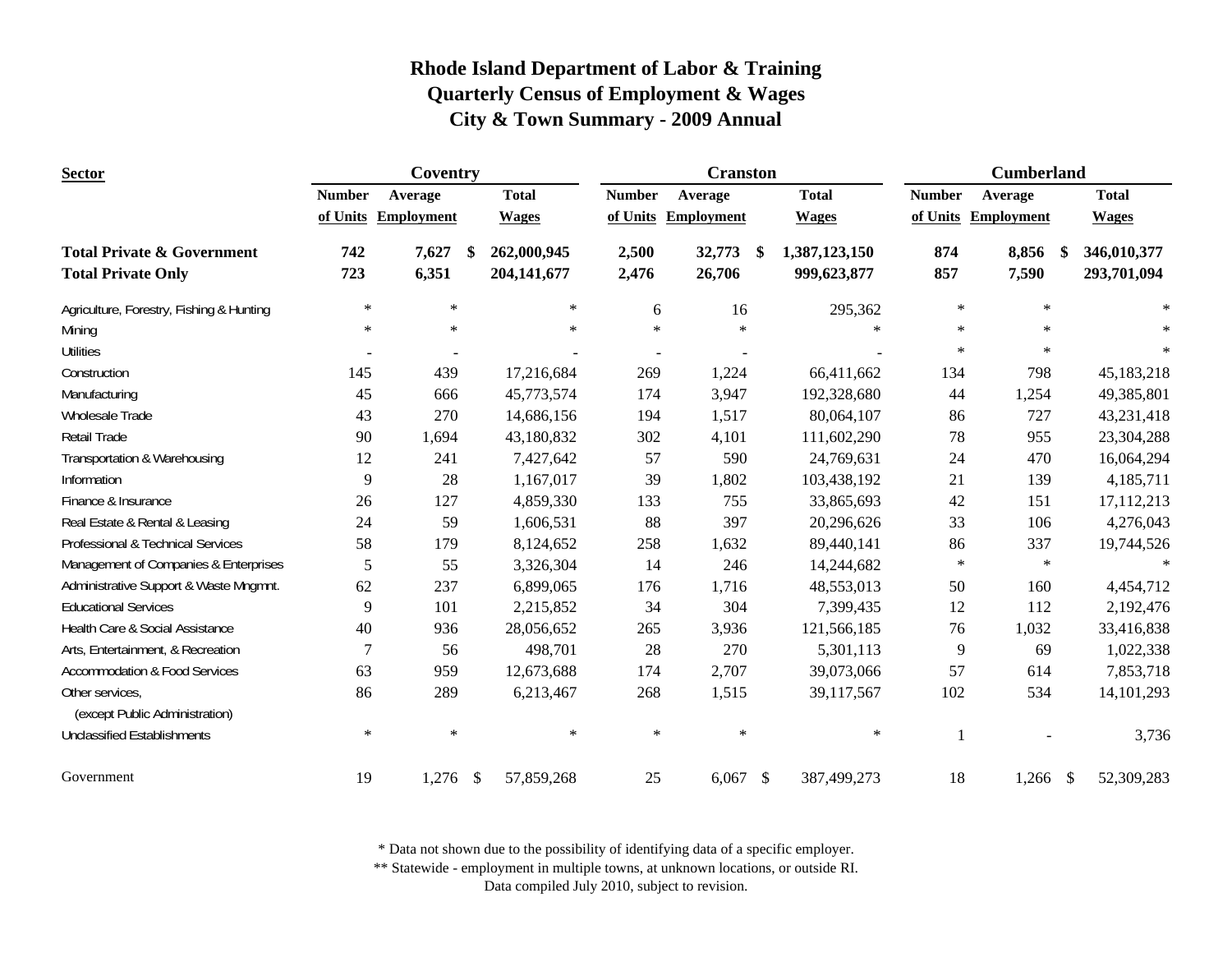| <b>Sector</b>                                     |               | <b>East Greenwich</b> |    |              | <b>East Providence</b> |                     |                           | <b>Exeter</b> |                |                     |                 |
|---------------------------------------------------|---------------|-----------------------|----|--------------|------------------------|---------------------|---------------------------|---------------|----------------|---------------------|-----------------|
|                                                   | <b>Number</b> | Average               |    | <b>Total</b> | <b>Number</b>          | Average             |                           | <b>Total</b>  | <b>Number</b>  | Average             | <b>Total</b>    |
|                                                   |               | of Units Employment   |    | <b>Wages</b> |                        | of Units Employment |                           | <b>Wages</b>  |                | of Units Employment | <b>Wages</b>    |
| <b>Total Private &amp; Government</b>             | 734           | 6,769                 | \$ | 270,202,867  | 1,474                  | 21,527              | S                         | 879,223,176   | 183            | 1,289<br>\$         | 47,801,150      |
| <b>Total Private Only</b>                         | 720           | 6,010                 |    | 234,833,771  | 1,451                  | 19,674              |                           | 782,737,070   | 177            | 1,206               | 44,730,570      |
| Agriculture, Forestry, Fishing & Hunting          | 3             | 11                    |    | 290,475      |                        |                     |                           |               | 6              | 110                 | 2,163,176       |
| Mining                                            |               |                       |    |              |                        |                     |                           |               |                |                     |                 |
| <b>Utilities</b>                                  |               |                       |    |              |                        |                     |                           |               |                |                     |                 |
| Construction                                      | 40            | 206                   |    | 10,059,556   | 210                    | 972                 |                           | 62,349,248    | 31             | 75                  | 3,628,979       |
| Manufacturing                                     | 28            | 622                   |    | 26,753,175   | 101                    | 2,073               |                           | 94,826,073    | 7              | 39                  | 1,621,108       |
| Wholesale Trade                                   | 66            | 297                   |    | 27,459,740   | 114                    | 1,313               |                           | 64,376,010    | $\ast$         | $\ast$              | $\ast$          |
| Retail Trade                                      | 65            | 689                   |    | 21,978,636   | 138                    | 1,706               |                           | 47,737,570    | 17             | 64                  | 2,056,629       |
| Transportation & Warehousing                      | $\ast$        | $\ast$                |    | $\ast$       | 33                     | 137                 |                           | 5,603,881     | 6              | 15                  | 362,558         |
| Information                                       | 14            | 27                    |    | 1,703,551    | 24                     | 353                 |                           | 18,976,093    | 3              | 10                  | 339,111         |
| Finance & Insurance                               | 51            | 295                   |    | 16,231,170   | 103                    | 3,401               |                           | 147, 355, 874 | $\ast$         | $\ast$              | $\ast$          |
| Real Estate & Rental & Leasing                    | 37            | 103                   |    | 4,358,736    | 41                     | 209                 |                           | 7,760,906     | 7              | 14                  | 361,573         |
| Professional & Technical Services                 | 120           | 523                   |    | 31,986,203   | 165                    | 1,251               |                           | 64,235,583    | 20             | 193                 | 15,175,805      |
| Management of Companies & Enterprises             | $\ast$        | $\ast$                |    | $\ast$       | 7                      | 106                 |                           | 10,994,079    | $\ast$         | $\ast$              | $\ast$          |
| Administrative Support & Waste Mngmnt.            | 46            | 260                   |    | 9,144,129    | 102                    | 1,093               |                           | 30,687,465    | 23             | 145                 | 5,727,993       |
| <b>Educational Services</b>                       | 13            | 215                   |    | 6,687,116    | 18                     | 432                 |                           | 15,922,610    | $\overline{4}$ | 17                  | 769,592         |
| Health Care & Social Assistance                   | 90            | 1,217                 |    | 45,027,560   | 138                    | 3,869               |                           | 160,567,458   | 12             | 197                 | 5,990,061       |
| Arts, Entertainment, & Recreation                 | 15            | 134                   |    | 3,101,389    | 26                     | 654                 |                           | 10,492,213    | 5              | 75                  | 966,493         |
| <b>Accommodation &amp; Food Services</b>          | 54            | 1,000                 |    | 15,527,894   | 100                    | 1,408               |                           | 19,540,183    | 13             | 152                 | 2,161,670       |
| Other services,<br>(except Public Administration) | 70            | 296                   |    | 5,874,926    | 135                    | 697                 |                           | 21,311,424    | 15             | 36                  | 766,573         |
|                                                   |               |                       |    |              |                        |                     |                           |               |                |                     |                 |
| <b>Unclassified Establishments</b>                |               |                       |    |              |                        | $\mathbf{0}$        |                           | 400           |                |                     |                 |
| Government                                        | 15            | 759                   | \$ | 35,369,096   | 24                     | 1,853               | $\boldsymbol{\mathsf{S}}$ | 96,486,106    | $\overline{7}$ | 83                  | 3,070,580<br>\$ |

\* Data not shown due to the possibility of identifying data of a specific employer.

\*\* Statewide - employment in multiple towns, at unknown locations, or outside RI.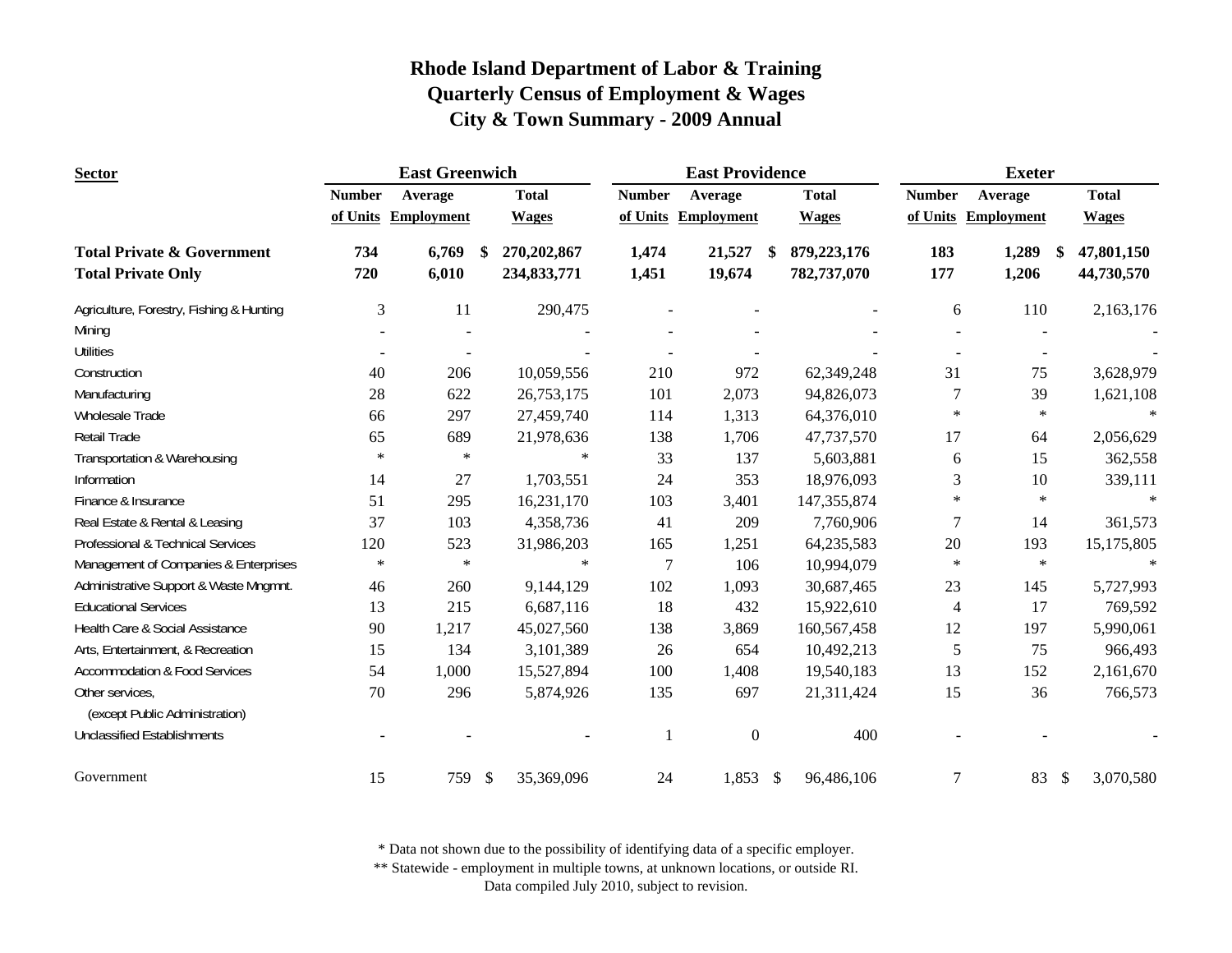| <b>Sector</b>                            |                | Foster                   |               |              |                | Glocester           |                  | Hopkinton     |                     |                            |  |
|------------------------------------------|----------------|--------------------------|---------------|--------------|----------------|---------------------|------------------|---------------|---------------------|----------------------------|--|
|                                          | <b>Number</b>  | Average                  |               | <b>Total</b> | <b>Number</b>  | Average             | <b>Total</b>     | <b>Number</b> | Average             | <b>Total</b>               |  |
|                                          |                | of Units Employment      |               | <b>Wages</b> |                | of Units Employment | <b>Wages</b>     |               | of Units Employment | <b>Wages</b>               |  |
| <b>Total Private &amp; Government</b>    | 102            | 448                      | <sup>\$</sup> | 14,961,865   | 211            | 1,629               | 55,343,475<br>S  | 211           | 1,171               | 43,938,344<br>-S           |  |
| <b>Total Private Only</b>                | 96             | 344                      |               | 10,808,581   | 194            | 1,136               | 34,019,131       | 200           | 1,050               | 39,174,432                 |  |
| Agriculture, Forestry, Fishing & Hunting | $\overline{4}$ | 22                       |               | 502,965      | $\ast$         | $\ast$              |                  | $\ast$        | 7<br>17             | 559,451                    |  |
| Mining                                   |                |                          |               |              | $\ast$         | $\ast$              |                  | $\ast$        | $\ast$<br>$\ast$    | $\ast$                     |  |
| <b>Utilities</b>                         |                | $\overline{\phantom{a}}$ |               |              | $\sim$         |                     |                  |               | $\blacksquare$      |                            |  |
| Construction                             | 24             | 58                       |               | 2,427,776    | 57             | 131                 | 5,444,356        |               | 62<br>139           | 5,385,978                  |  |
| Manufacturing                            | 6              | 5                        |               | 118,120      | $\ast$         | $\ast$              |                  | $\ast$        | 22<br>330           | 16,116,293                 |  |
| Wholesale Trade                          | 5              | 6                        |               | 120,888      | 7              | 6                   | 266,741          |               | 8<br>21             | 1,675,047                  |  |
| <b>Retail Trade</b>                      | 6              | 21                       |               | 295,131      | 20             | 182                 | 3,576,828        |               | 84<br>17            | 2,053,769                  |  |
| Transportation & Warehousing             | 3              | 42                       |               | 1,009,112    | 6              | 64                  | 2,153,514        |               | $\ast$<br>$\ast$    |                            |  |
| Information                              | $\ast$         | $\ast$                   |               | $\ast$       | 5              | 20                  | 458,023          |               | 13<br>4             | 185,424                    |  |
| Finance & Insurance                      | $\ast$         | $\ast$                   |               | $\ast$       | 7              | 22                  | 868,483          |               | 3<br>5              | 188,055                    |  |
| Real Estate & Rental & Leasing           | $\ast$         | $\ast$                   |               | $\ast$       | $\overline{4}$ | $\overline{4}$      | 161,808          |               | 3<br>4              | 26,364                     |  |
| Professional & Technical Services        | 9              | 12                       |               | 769,564      | 16             | 77                  | 4,695,864        |               | 12<br>52            | 3,638,666                  |  |
| Management of Companies & Enterprises    | $\ast$         | $\ast$                   |               | $\ast$       | $\ast$         | $\ast$              |                  | $\ast$        | $\ast$<br>$\star$   | $\ast$                     |  |
| Administrative Support & Waste Mngmnt.   | 14             | 16                       |               | 360,430      | 12             | 24                  | 716,764          |               | 18<br>30            | 874,369                    |  |
| <b>Educational Services</b>              | $\ast$         | $\star$                  |               | $\ast$       | $\ast$         | $\ast$              |                  | $\ast$        | $\ast$<br>$\ast$    | $\ast$                     |  |
| Health Care & Social Assistance          | 8              | 47                       |               | 1,893,631    | 15             | 378                 | 11,207,793       |               | 175<br>14           | 4,541,043                  |  |
| Arts, Entertainment, & Recreation        | $\ast$         | $\ast$                   |               | $\ast$       | 3              | 24                  | 688,069          |               | 79<br>6             | 1,050,533                  |  |
| <b>Accommodation &amp; Food Services</b> | 6              | 35                       |               | 502,433      | 16             | 138                 | 1,681,277        |               | 34<br>6             | 594,550                    |  |
| Other services,                          | 5              | 9                        |               | 153,866      | 24             | 43                  | 1,248,638        |               | 40<br>14            | 605,426                    |  |
| (except Public Administration)           |                |                          |               |              |                |                     |                  |               |                     |                            |  |
| <b>Unclassified Establishments</b>       |                |                          |               |              |                | $\boldsymbol{0}$    | 21,000           |               |                     |                            |  |
| Government                               | 7              | 104                      | $\mathcal{S}$ | 4,153,284    | 18             | 493                 | 21,324,344<br>\$ |               | 12<br>120           | $\mathcal{S}$<br>4,763,912 |  |

\* Data not shown due to the possibility of identifying data of a specific employer.

\*\* Statewide - employment in multiple towns, at unknown locations, or outside RI.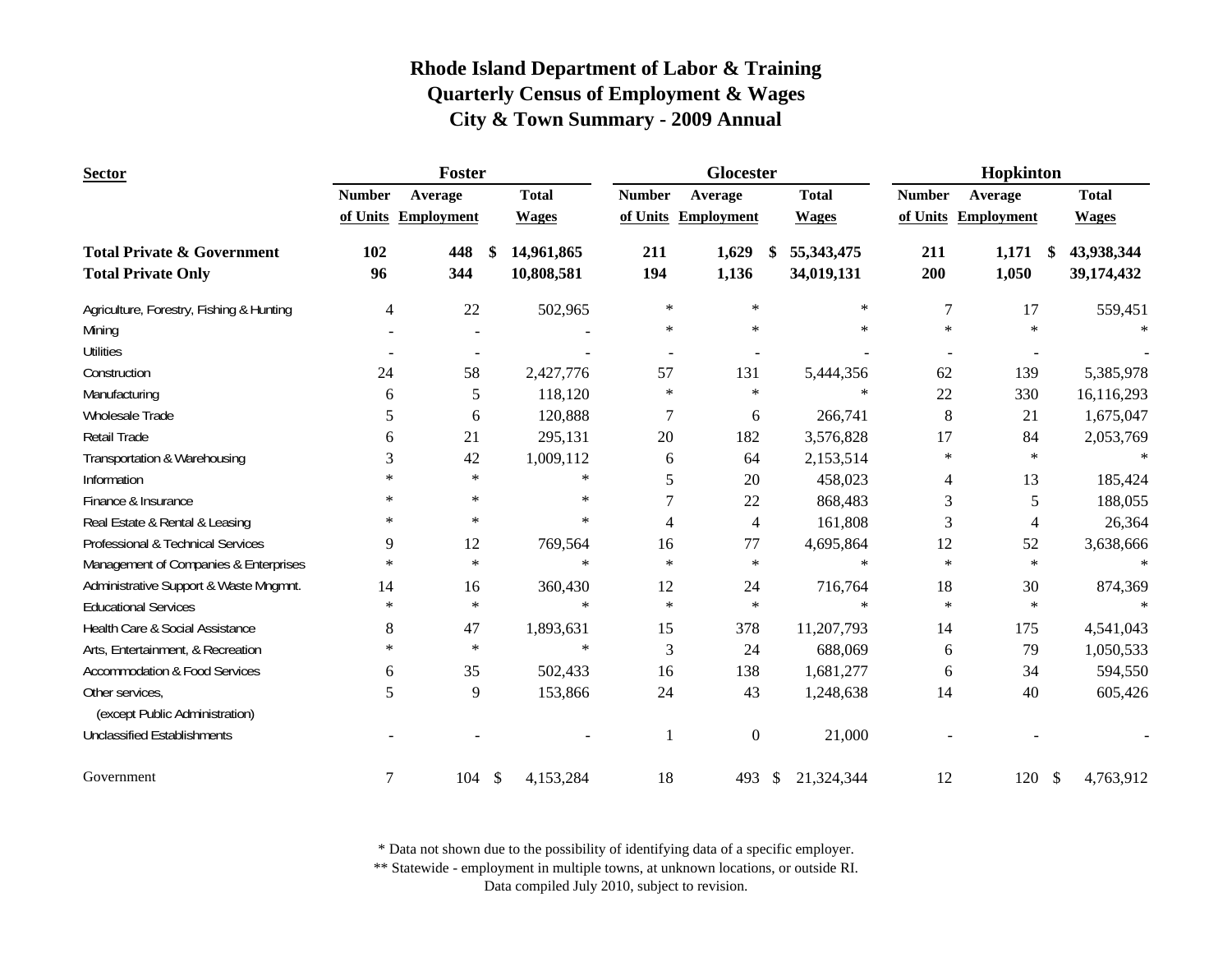| <b>Sector</b>                                                      |                | <b>Jamestown</b>              |                          |                | <b>Johnston</b>          |                                  | Lincoln       |                                       |                              |  |
|--------------------------------------------------------------------|----------------|-------------------------------|--------------------------|----------------|--------------------------|----------------------------------|---------------|---------------------------------------|------------------------------|--|
|                                                                    | <b>Number</b>  | Average                       | <b>Total</b>             | <b>Number</b>  | Average                  | <b>Total</b>                     | <b>Number</b> | Average                               | <b>Total</b>                 |  |
|                                                                    |                | of Units Employment           | <b>Wages</b>             | of Units       | <b>Employment</b>        | <b>Wages</b>                     |               | of Units Employment                   | <b>Wages</b>                 |  |
| <b>Total Private &amp; Government</b><br><b>Total Private Only</b> | 212<br>200     | 1,223<br><sup>\$</sup><br>930 | 43,791,541<br>32,687,742 | 1,082<br>1,069 | 10,719<br>9,476          | 435,003,992<br>\$<br>374,537,274 | 788<br>766    | 13,687<br>$\boldsymbol{\$}$<br>12,425 | 639, 157, 438<br>573,142,464 |  |
| Agriculture, Forestry, Fishing & Hunting                           | $\ast$         | $\star$                       | $\ast$                   | 11             | 30                       | 391,491                          | $\ast$        | $\star$                               | $\ast$                       |  |
| Mining                                                             |                |                               |                          | $\ast$         | $\ast$                   | $\ast$                           |               |                                       |                              |  |
| <b>Utilities</b>                                                   |                |                               |                          | $\ast$         | $\ast$                   | $\ast$                           | $\ast$        | $\ast$                                |                              |  |
| Construction                                                       | 28             | 83                            | 3,614,115                | 184            | 673                      | 32,352,666                       | 102           | 776                                   | 47,205,715                   |  |
| Manufacturing                                                      | $\overline{4}$ | 9                             | 196,283                  | 93             | 1,032                    | 36,706,552                       | 51            | 2,184                                 | 99,323,380                   |  |
| Wholesale Trade                                                    | 17             | 36                            | 3,504,656                | 56             | 258                      | 12,801,396                       | 77            | 807                                   | 42,488,637                   |  |
| <b>Retail Trade</b>                                                | 12             | 97                            | 1,851,197                | 133            | 1,436                    | 40,715,557                       | 55            | 887                                   | 29,119,279                   |  |
| Transportation & Warehousing                                       | $\ast$         | $\ast$                        | $\ast$                   | 43             | 215                      | 9,169,872                        | 21            | 488                                   | 17,190,173                   |  |
| Information                                                        | 3              | 12                            | 444,438                  | 11             | 81                       | 5,917,760                        | 16            | 287                                   | 14,592,191                   |  |
| Finance & Insurance                                                | 6              | 24                            | 1,842,189                | 32             | 1,235                    | 96,555,101                       | 42            | 2,425                                 | 128,720,842                  |  |
| Real Estate & Rental & Leasing                                     | 8              | 33                            | 709,752                  | 31             | 258                      | 9,943,462                        | 24            | 62                                    | 2,370,429                    |  |
| Professional & Technical Services                                  | 45             | 96                            | 5,498,429                | 65             | 138                      | 5,986,205                        | 107           | 594                                   | 43,071,041                   |  |
| Management of Companies & Enterprises                              | $\ast$         | $\star$                       | $\ast$                   |                | $\overline{\phantom{a}}$ |                                  | 8             | 271                                   | 47,182,835                   |  |
| Administrative Support & Waste Mngmnt.                             | 17             | 54                            | 1,529,921                | 115            | 1,195                    | 38,781,281                       | 47            | 486                                   | 12,992,060                   |  |
| <b>Educational Services</b>                                        | $\ast$         | $\star$                       | $\ast$                   | $8\,$          | 21                       | 623,710                          | 10            | 109                                   | 3,683,599                    |  |
| Health Care & Social Assistance                                    | 10             | 128                           | 4,660,327                | 91             | 1,475                    | 57,127,388                       | 69            | 938                                   | 31,402,900                   |  |
| Arts, Entertainment, & Recreation                                  | 9              | 102                           | 2,138,124                | 8              | 43                       | 860,375                          | 24            | 1,055                                 | 28,898,552                   |  |
| <b>Accommodation &amp; Food Services</b>                           | 11             | 149                           | 2,532,738                | 81             | 856                      | 11,949,605                       | 54            | 722                                   | 10,319,311                   |  |
| Other services,<br>(except Public Administration)                  | 22             | 77                            | 2,669,793                | 109            | 500                      | 11,927,398                       | 64            | 219                                   | 4,849,858                    |  |
| <b>Unclassified Establishments</b>                                 |                |                               |                          |                |                          |                                  |               |                                       |                              |  |
| Government                                                         | 13             | \$<br>293                     | 11,103,799               | 14             | 1,243                    | - \$<br>60,466,718               | 23            | $1,262$ \$                            | 66,014,974                   |  |

\* Data not shown due to the possibility of identifying data of a specific employer.

\*\* Statewide - employment in multiple towns, at unknown locations, or outside RI.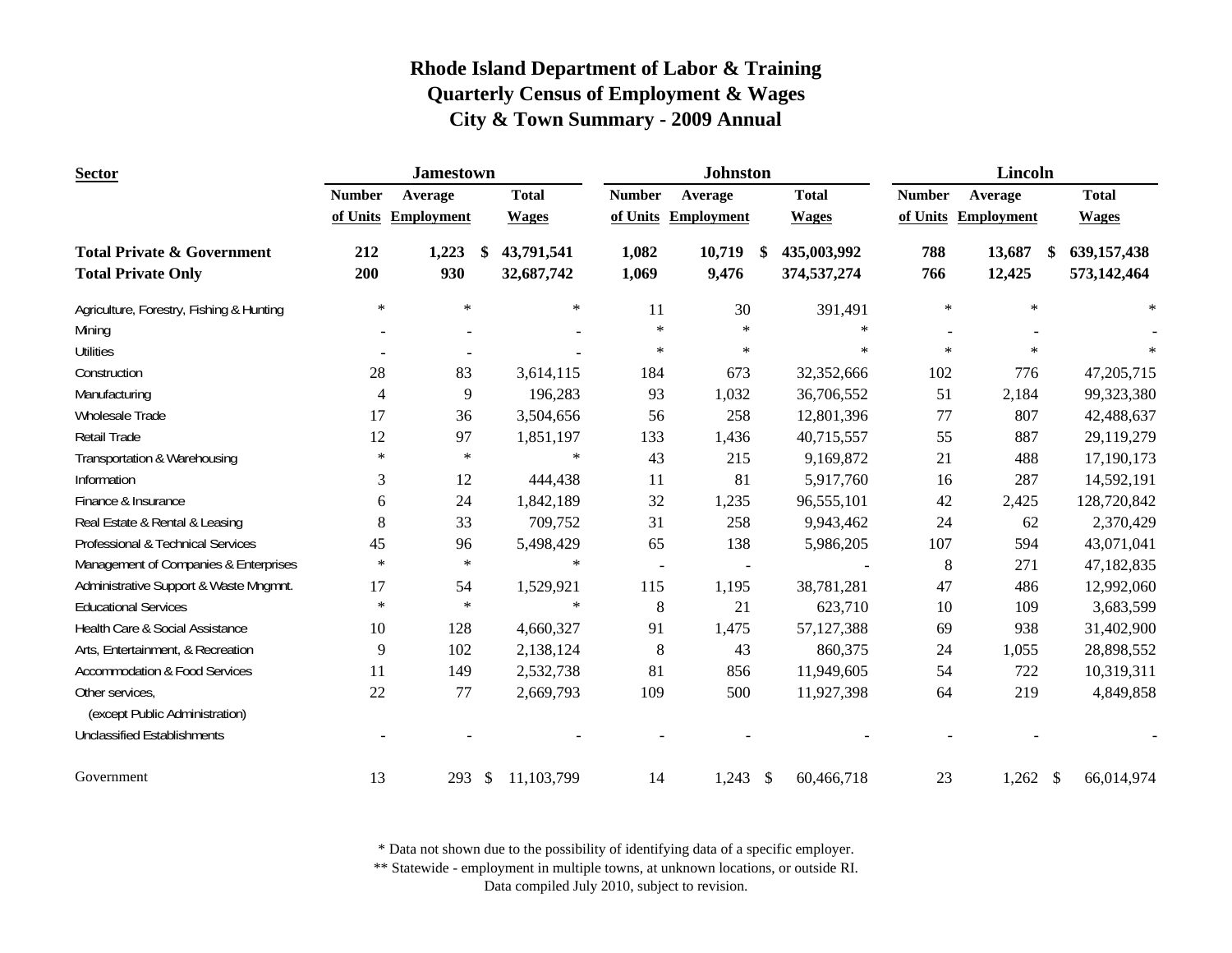| <b>Sector</b>                            |               | <b>Little Compton</b>    |                                        |               | <b>Middletown</b>   |                   | <b>Narragansett</b> |                   |                             |  |
|------------------------------------------|---------------|--------------------------|----------------------------------------|---------------|---------------------|-------------------|---------------------|-------------------|-----------------------------|--|
|                                          | <b>Number</b> | Average                  | <b>Total</b>                           | <b>Number</b> | Average             | <b>Total</b>      | <b>Number</b>       | Average           | <b>Total</b>                |  |
|                                          |               | of Units Employment      | <b>Wages</b>                           |               | of Units Employment | <b>Wages</b>      | of Units            | <b>Employment</b> | <b>Wages</b>                |  |
| <b>Total Private &amp; Government</b>    | 143           | 647                      | 20,450,408<br><sup>\$</sup>            | 762           | 10,718              | 429,267,869<br>\$ | 485                 | 4,294<br>\$       | 137,842,517                 |  |
| <b>Total Private Only</b>                | 137           | 526                      | 15,557,533                             | 748           | 9,953               | 394,991,589       | 465                 | 3,272             | 86,513,903                  |  |
| Agriculture, Forestry, Fishing & Hunting | 7             | 39                       | 622,074                                | 5             | 72                  | 2,255,797         | $\boldsymbol{7}$    | 21                | 756,162                     |  |
| Mining                                   | $\ast$        | $\ast$                   | $\ast$                                 | $\ast$        | $\star$             | $\ast$            |                     |                   |                             |  |
| <b>Utilities</b>                         |               | $\overline{\phantom{a}}$ |                                        | $\ast$        | $\ast$              | $\ast$            |                     |                   |                             |  |
| Construction                             | 33            | 103                      | 4,390,569                              | 73            | 371                 | 17,017,989        | 49                  | 96                | 3,111,000                   |  |
| Manufacturing                            | $\ast$        | $\ast$                   | $\ast$                                 | 19            | 300                 | 18,772,679        | 18                  | 89                | 4,166,069                   |  |
| Wholesale Trade                          | 6             | 6                        | 436,971                                | 37            | 153                 | 8,014,089         | 25                  | 67                | 3,450,219                   |  |
| Retail Trade                             | 9             | 31                       | 436,772                                | 100           | 1,495               | 41,326,535        | 50                  | 665               | 16,031,316                  |  |
| Transportation & Warehousing             | $\ast$        | $\ast$                   | $\ast$                                 | 11            | 93                  | 3,675,838         | 9                   | 97                | 2,921,967                   |  |
| Information                              |               |                          |                                        | 13            | 313                 | 20,923,284        | $\ast$              | $\ast$            |                             |  |
| Finance & Insurance                      | $\ast$        | $\ast$                   | $\ast$                                 | 28            | 493                 | 34,947,915        | 17                  | 48                | 3,655,939                   |  |
| Real Estate & Rental & Leasing           | 5             | 7                        | 480,152                                | 40            | 144                 | 4,863,780         | 29                  | 97                | 3,064,610                   |  |
| Professional & Technical Services        | 11            | 15                       | 986,665                                | 106           | 2,000               | 134,288,073       | 49                  | 86                | 5,186,129                   |  |
| Management of Companies & Enterprises    | $\ast$        | $\ast$                   | $\ast$                                 | 5             | 275                 | 12,816,942        | $\ast$              | $\ast$            | $\ast$                      |  |
| Administrative Support & Waste Mngmnt.   | 20            | 75                       | 1,943,805                              | 42            | 201                 | 6,973,166         | 31                  | 81                | 2,579,384                   |  |
| <b>Educational Services</b>              | $\ast$        | $\ast$                   | $\ast$                                 | 11            | 236                 | 9,324,713         | 7                   | 9                 | 247,791                     |  |
| Health Care & Social Assistance          | $\ast$        | $\ast$                   | $\ast$                                 | 79            | 1,577               | 39,926,724        | 44                  | 461               | 16,387,328                  |  |
| Arts, Entertainment, & Recreation        | 8             | 80                       | 2,084,393                              | 16            | 200                 | 3,452,625         | 13                  | 159               | 3,913,872                   |  |
| <b>Accommodation &amp; Food Services</b> | 8             | 54                       | 552,597                                | 91            | 1,528               | 25,059,650        | 71                  | 1,104             | 15,437,225                  |  |
| Other services,                          | 20            | 41                       | 815,931                                | 75            | 476                 | 9,315,425         | 45                  | 186               | 4,581,381                   |  |
| (except Public Administration)           |               |                          |                                        |               |                     |                   |                     |                   |                             |  |
| <b>Unclassified Establishments</b>       |               |                          |                                        |               |                     |                   | $\ast$              | $\ast$            | $\ast$                      |  |
| Government                               | 7             | 121                      | $\boldsymbol{\mathsf{S}}$<br>4,892,875 | 14            | 764 \$              | 34,276,280        | 21                  | 1,022             | $\mathcal{S}$<br>51,328,614 |  |

\* Data not shown due to the possibility of identifying data of a specific employer.

\*\* Statewide - employment in multiple towns, at unknown locations, or outside RI.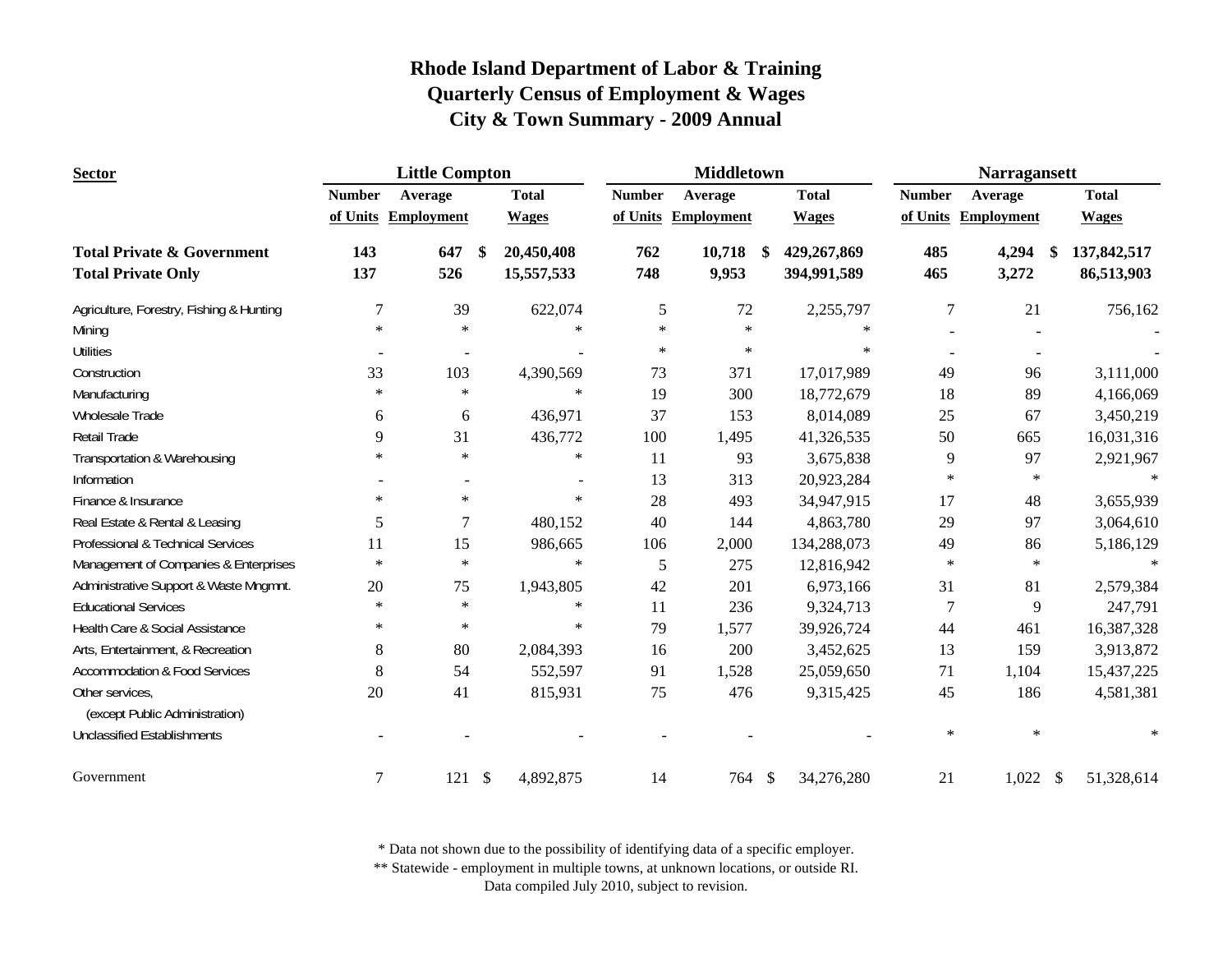| <b>Sector</b>                                                      |                | <b>Newport</b>      |                                    |               | <b>New Shoreham</b> |                                        | <b>North Kingstown</b> |                        |                            |  |
|--------------------------------------------------------------------|----------------|---------------------|------------------------------------|---------------|---------------------|----------------------------------------|------------------------|------------------------|----------------------------|--|
|                                                                    | <b>Number</b>  | Average             | <b>Total</b>                       | <b>Number</b> | Average             | <b>Total</b>                           | <b>Number</b>          | Average                | <b>Total</b>               |  |
|                                                                    |                | of Units Employment | <b>Wages</b>                       |               | of Units Employment | <b>Wages</b>                           | of Units               | <b>Employment</b>      | <b>Wages</b>               |  |
| <b>Total Private &amp; Government</b><br><b>Total Private Only</b> | 1,270<br>1,234 | 17,516<br>12,321    | 828, 818, 219<br>-S<br>411,322,253 | 216<br>200    | 859<br>732          | 27,206,943<br>\$<br>22,471,551         | 1,029<br>1,009         | 14,418<br>\$<br>12,847 | 604,279,805<br>531,237,825 |  |
| Agriculture, Forestry, Fishing & Hunting                           | $\overline{4}$ | 31                  | 1,128,364                          | $\ast$        | $\star$             | $\ast$                                 | 11                     | 34                     | 1,261,679                  |  |
| Mining                                                             |                |                     |                                    |               |                     |                                        |                        |                        |                            |  |
| <b>Utilities</b>                                                   |                | $\sim$              |                                    | $\ast$        | $\ast$              | $\ast$                                 | $\ast$                 | $\star$                |                            |  |
| Construction                                                       | 98             | 458                 | 21,289,383                         | 39            | 75                  | 3,604,170                              | 125                    | 443                    | 23,697,926                 |  |
| Manufacturing                                                      | 27             | 134                 | 5,907,821                          | 4             | 12                  | 279,870                                | 68                     | 4,385                  | 237, 759, 525              |  |
| Wholesale Trade                                                    | 63             | 215                 | 12,119,670                         | $\ast$        | $\ast$              | $\ast$                                 | 95                     | 424                    | 26,501,050                 |  |
| Retail Trade                                                       | 207            | 1,395               | 32,403,134                         | 38            | 103                 | 2,887,792                              | 104                    | 1,988                  | 51,068,424                 |  |
| Transportation & Warehousing                                       | 41             | 300                 | 7,070,628                          | 5             | 11                  | 191,480                                | 39                     | 450                    | 16,431,275                 |  |
| Information                                                        | 25             | 249                 | 10,346,887                         | $\ast$        | $\star$             | $\ast$                                 | 24                     | 252                    | 14,109,547                 |  |
| Finance & Insurance                                                | 43             | 202                 | 11,783,943                         | $\ast$        | $\ast$              | $\ast$                                 | 41                     | 180                    | 9,364,043                  |  |
| Real Estate & Rental & Leasing                                     | 57             | 327                 | 11,334,946                         | 14            | 44                  | 1,080,974                              | 34                     | 67                     | 2,299,257                  |  |
| Professional & Technical Services                                  | 143            | 755                 | 51,917,531                         | 5             | 15                  | 287,826                                | 135                    | 420                    | 29,303,176                 |  |
| Management of Companies & Enterprises                              | 9              | 214                 | 6,864,854                          | $\ast$        | $\star$             | $\ast$                                 | 12                     | 587                    | 24,699,921                 |  |
| Administrative Support & Waste Mngmnt.                             | 74             | 450                 | 18,798,437                         | 10            | 29                  | 1,160,083                              | 67                     | 348                    | 9,792,329                  |  |
| <b>Educational Services</b>                                        | 19             | 658                 | 28,968,287                         | $\ast$        | $\ast$              | $\ast$                                 | $20\,$                 | 119                    | 3,732,282                  |  |
| Health Care & Social Assistance                                    | 80             | 1,730               | 72,453,613                         | $\ast$        | $\ast$              | $\ast$                                 | 70                     | 1,483                  | 43, 133, 153               |  |
| Arts, Entertainment, & Recreation                                  | 46             | 949                 | 25,526,278                         | 10            | 31                  | 1,168,128                              | 25                     | 237                    | 6,061,875                  |  |
| <b>Accommodation &amp; Food Services</b>                           | 173            | 3,493               | 71,733,690                         | 52            | 352                 | 9,205,701                              | 64                     | 908                    | 12,562,823                 |  |
| Other services,<br>(except Public Administration)                  | 131            | 762                 | 21,674,787                         | 14            | 18                  | 460,065                                | 74                     | 405                    | 9,275,184                  |  |
| <b>Unclassified Establishments</b>                                 |                |                     |                                    |               |                     |                                        |                        |                        |                            |  |
| Government                                                         | 37             | 5,195 \$            | 417,495,966                        | 17            | 127                 | $\boldsymbol{\mathsf{S}}$<br>4,735,392 | 20                     | $1,571$ \$             | 73,041,980                 |  |

\* Data not shown due to the possibility of identifying data of a specific employer.

\*\* Statewide - employment in multiple towns, at unknown locations, or outside RI.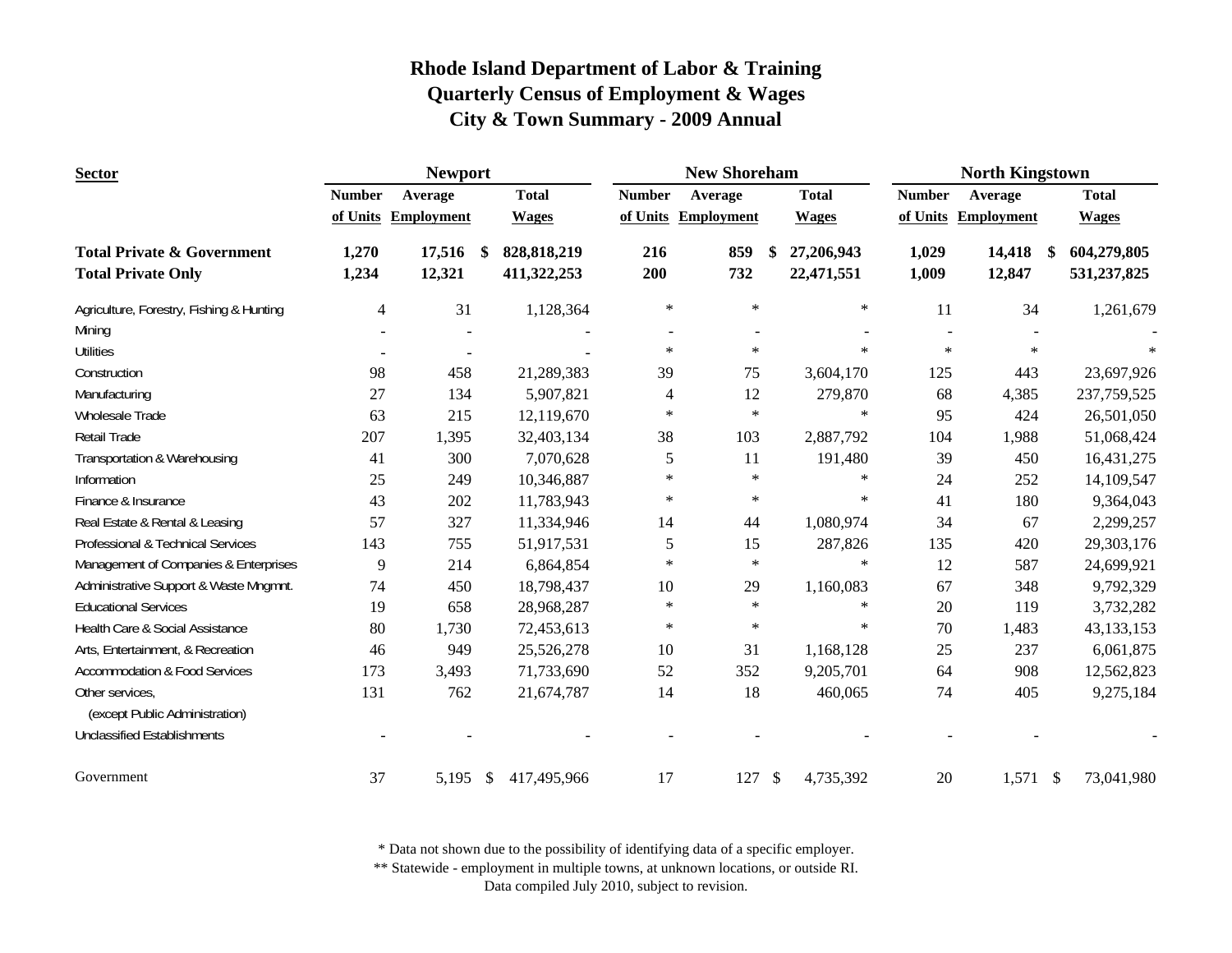| <b>Sector</b>                                     |               | <b>North Providence</b> |                             |                  | <b>North Smithfield</b> |                    | Pawtucket     |                     |              |  |
|---------------------------------------------------|---------------|-------------------------|-----------------------------|------------------|-------------------------|--------------------|---------------|---------------------|--------------|--|
|                                                   | <b>Number</b> | Average                 | <b>Total</b>                | <b>Number</b>    | Average                 | <b>Total</b>       | <b>Number</b> | Average             | <b>Total</b> |  |
|                                                   |               | of Units Employment     | <b>Wages</b>                |                  | of Units Employment     | <b>Wages</b>       |               | of Units Employment | <b>Wages</b> |  |
| <b>Total Private &amp; Government</b>             | 712           | 7,353                   | 251,286,770<br>-S           | 378              | 3,664                   | -\$<br>125,386,490 | 1,573         | 24,100<br>\$        | 999,950,691  |  |
| <b>Total Private Only</b>                         | 702           | 6,476                   | 207,944,770                 | 369              | 3,285                   | 107,891,121        | 1,548         | 21,932              | 871,121,776  |  |
| Agriculture, Forestry, Fishing & Hunting          |               |                         |                             | $\ast$           | $\ast$                  | $\ast$             |               |                     |              |  |
| Mining                                            |               |                         |                             | $\ast$           | $\ast$                  | $\ast$             |               |                     |              |  |
| <b>Utilities</b>                                  |               |                         |                             |                  |                         |                    | 4             | 36                  | 2,006,895    |  |
| Construction                                      | 76            | 257                     | 11,316,028                  | 74               | 183                     | 7,477,282          | 153           | 810                 | 46,076,560   |  |
| Manufacturing                                     | 42            | 366                     | 12,077,973                  | $20\,$           | 436                     | 17,153,502         | 161           | 4,157               | 162,191,801  |  |
| Wholesale Trade                                   | 34            | 191                     | 10,533,521                  | 24               | 132                     | 7,361,039          | 80            | 420                 | 21,651,845   |  |
| Retail Trade                                      | 106           | 966                     | 22, 254, 173                | 39               | 677                     | 20,669,244         | 177           | 1,664               | 44, 455, 251 |  |
| Transportation & Warehousing                      | 14            | 93                      | 2,841,880                   | 13               | 70                      | 3,529,725          | 39            | 473                 | 16,078,366   |  |
| Information                                       | 9             | 31                      | 1,290,296                   | $\mathfrak{Z}$   | 10                      | 418,242            | 25            | 160                 | 11,301,696   |  |
| Finance & Insurance                               | 33            | 168                     | 7,722,965                   | 13               | 38                      | 1,651,678          | 60            | 916                 | 44,350,158   |  |
| Real Estate & Rental & Leasing                    | 29            | 111                     | 3,111,929                   | 12               | 24                      | 959,876            | 53            | 233                 | 10,308,263   |  |
| Professional & Technical Services                 | 57            | 165                     | 8,693,440                   | 43               | 248                     | 13,181,018         | 129           | 641                 | 29,910,050   |  |
| Management of Companies & Enterprises             | $\ast$        | $\ast$                  |                             | $\ast$<br>$\ast$ | $\ast$                  | $\ast$             | 9             | 1,489               | 144,723,136  |  |
| Administrative Support & Waste Mngmnt.            | 58            | 448                     | 8,715,841                   | 20               | 57                      | 2,067,822          | 94            | 1,720               | 43,724,183   |  |
| <b>Educational Services</b>                       | 3             | 4                       | 45,769                      | 3                | 6                       | 47,871             | 23            | 376                 | 11,556,834   |  |
| Health Care & Social Assistance                   | 76            | 2,591                   | 101,003,614                 | 41               | 781                     | 21,654,977         | 182           | 5,671               | 217,372,567  |  |
| Arts, Entertainment, & Recreation                 | 6             | 51                      | 673,566                     | 6                | 36                      | 581,657            | $20\,$        | 311                 | 12,378,607   |  |
| <b>Accommodation &amp; Food Services</b>          | 69            | 693                     | 9,604,891                   | 20               | 400                     | 4,795,873          | 134           | 1,518               | 19,996,075   |  |
| Other services,<br>(except Public Administration) | 94            | 322                     | 7,612,337                   | 38               | 145                     | 3,912,056          | 204           | 1,337               | 33,033,489   |  |
| <b>Unclassified Establishments</b>                | $\ast$        | $\ast$                  |                             | $\ast$           |                         |                    |               |                     | 6,000        |  |
| Government                                        | 10            | 878                     | $\mathcal{S}$<br>43,342,000 | 10               | 379                     | \$<br>17,495,369   | 25            | $2,167$ \$          | 128,828,915  |  |

\* Data not shown due to the possibility of identifying data of a specific employer.

\*\* Statewide - employment in multiple towns, at unknown locations, or outside RI.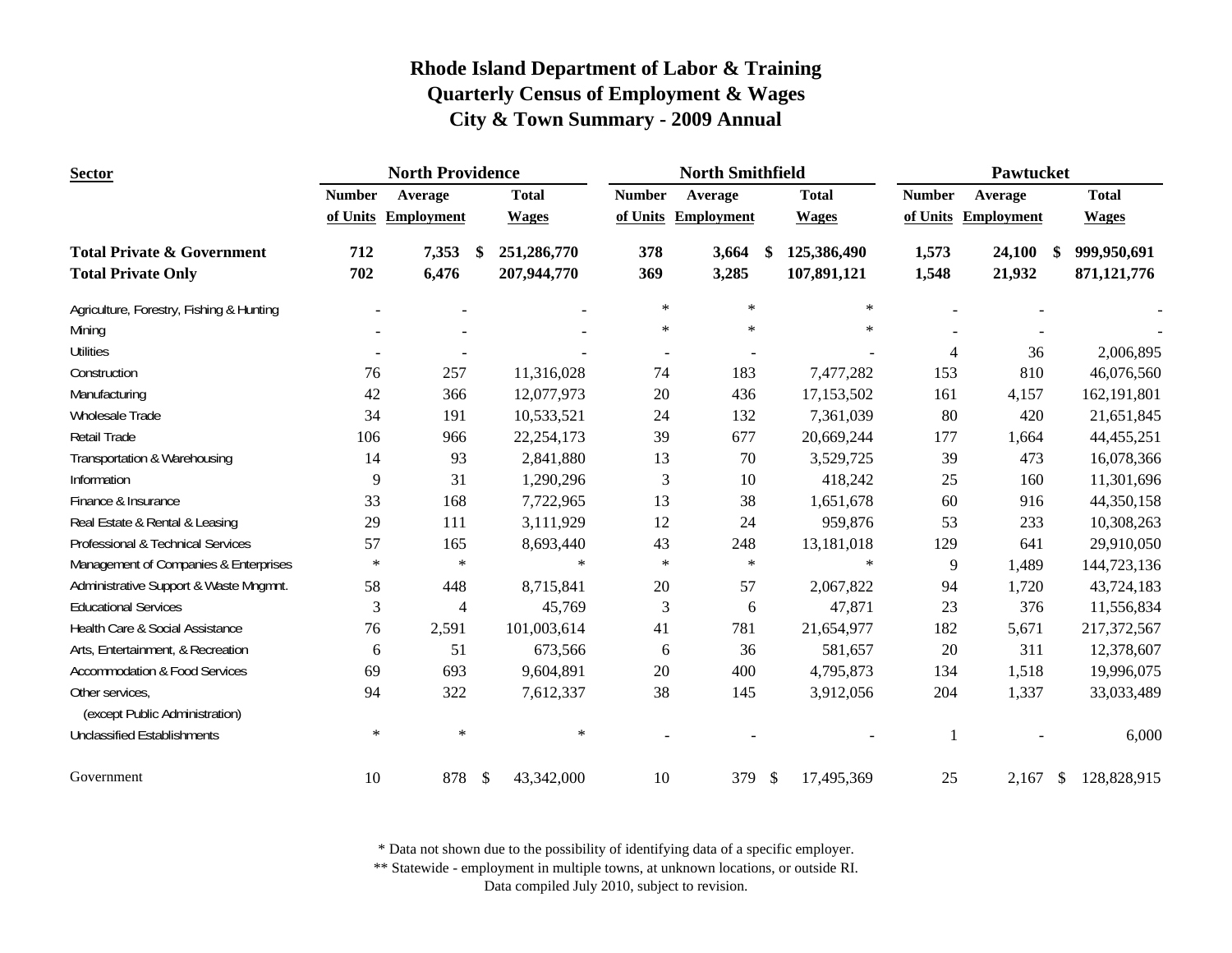| <b>Sector</b>                                     |                | <b>Portsmouth</b>   |                   |               | Providence          |                                | <b>Richmond</b> |                     |                             |  |
|---------------------------------------------------|----------------|---------------------|-------------------|---------------|---------------------|--------------------------------|-----------------|---------------------|-----------------------------|--|
|                                                   | <b>Number</b>  | Average             | <b>Total</b>      | <b>Number</b> | Average             | <b>Total</b>                   | <b>Number</b>   | Average             | <b>Total</b>                |  |
|                                                   |                | of Units Employment | <b>Wages</b>      |               | of Units Employment | <b>Wages</b>                   |                 | of Units Employment | <b>Wages</b>                |  |
| <b>Total Private &amp; Government</b>             | 532            | 5,928               | \$<br>293,663,320 | 5,626         | 106,799             | <sup>\$</sup><br>5,252,066,138 | 148             | 1,810               | 70,366,355<br>- \$          |  |
| <b>Total Private Only</b>                         | 518            | 5,194               | 261,340,569       | 5,514         | 91,894              | 4,321,366,928                  | 140             | 1,129               | 31,096,624                  |  |
| Agriculture, Forestry, Fishing & Hunting          | 16             | 48                  | 1,195,564         | $\ast$        | $\ast$              | $\ast$                         | 6               | 22                  | 923,994                     |  |
| Mining                                            |                |                     |                   |               |                     |                                | $\ast$          | $\ast$              |                             |  |
| <b>Utilities</b>                                  | $\ast$         | $\ast$              | $\ast$            | 6             | 533                 | 45,983,517                     |                 |                     |                             |  |
| Construction                                      | 80             | 311                 | 13,753,114        | 290           | 2,229               | 145,665,403                    | $22\,$          | 83                  | 3,268,623                   |  |
| Manufacturing                                     | 29             | 1,971               | 157,438,619       | 299           | 4,716               | 173,208,395                    | $\ast$          | $\ast$              |                             |  |
| Wholesale Trade                                   | 31             | 111                 | 6,093,838         | 256           | 2,315               | 132,829,348                    | 7               | 32                  | 1,837,647                   |  |
| Retail Trade                                      | 61             | 515                 | 14,985,783        | 625           | 6,446               | 150,622,398                    | 21              | 309                 | 8,044,285                   |  |
| Transportation & Warehousing                      | $\overline{7}$ | 74                  | 1,959,164         | 77            | 632                 | 22,412,596                     | $\ast$          | $\ast$              |                             |  |
| Information                                       | 12             | 65                  | 3,368,610         | 164           | 3,546               | 234,056,086                    | $\ast$          | $\ast$              |                             |  |
| Finance & Insurance                               | 21             | 89                  | 4,651,826         | 339           | 5,190               | 434,528,642                    | 4               | 43                  | 1,610,259                   |  |
| Real Estate & Rental & Leasing                    | 11             | 118                 | 3,019,822         | 195           | 1,429               | 56,884,894                     | $\ast$          | $\ast$              | $\ast$                      |  |
| Professional & Technical Services                 | 63             | 148                 | 8,216,422         | 912           | 6,299               | 431,302,094                    | $10\,$          | 43                  | 1,841,544                   |  |
| Management of Companies & Enterprises             | $\star$        | $\ast$              | $\star$           | 49            | 1,776               | 186,628,013                    |                 | $\sim$              |                             |  |
| Administrative Support & Waste Mngmnt.            | 30             | 230                 | 5,774,701         | 307           | 6,863               | 185,891,402                    | 10              | 53                  | 1,437,935                   |  |
| <b>Educational Services</b>                       | 14             | 269                 | 9,537,179         | 110           | 11,588              | 560,262,361                    | 3               | 5                   | 106,818                     |  |
| Health Care & Social Assistance                   | 35             | 476                 | 14,169,536        | 577           | 24,940              | 1,257,535,620                  | 9               | 76                  | 2,364,213                   |  |
| Arts, Entertainment, & Recreation                 | 11             | 103                 | 2,606,333         | 64            | 918                 | 21,180,937                     | 7               | 121                 | 1,681,589                   |  |
| <b>Accommodation &amp; Food Services</b>          | 39             | 449                 | 7,563,788         | 517           | 8,009               | 145,564,339                    | 13              | 197                 | 2,579,052                   |  |
| Other services,<br>(except Public Administration) | 57             | 183                 | 5,336,428         | 731           | 4,455               | 136,506,489                    | 20              | 48                  | 842,768                     |  |
| <b>Unclassified Establishments</b>                | $\ast$         | $\ast$              | $\ast$            | $\ast$        | $\ast$              | $\ast$                         |                 |                     |                             |  |
| Government                                        | 16             | 732 \$              | 32,322,751        | 112           | 14,906 \$           | 930,699,210                    | 8               | 681                 | 39,269,731<br>$\mathcal{S}$ |  |

\* Data not shown due to the possibility of identifying data of a specific employer.

\*\* Statewide - employment in multiple towns, at unknown locations, or outside RI.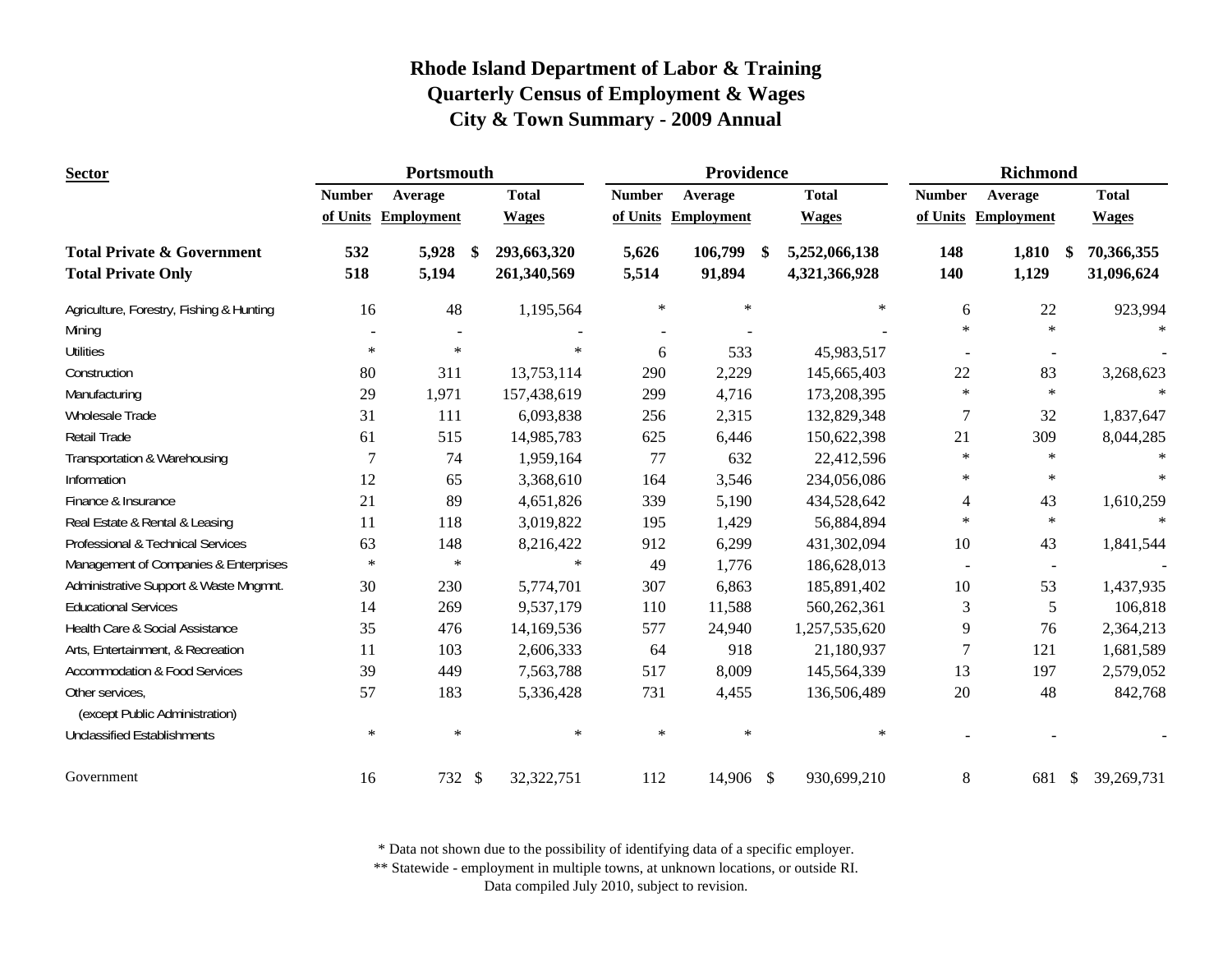| <b>Sector</b>                                                      |               | <b>Scituate</b>               |                          |               | Smithfield          |                                   | <b>South Kingstown</b> |                       |                            |  |
|--------------------------------------------------------------------|---------------|-------------------------------|--------------------------|---------------|---------------------|-----------------------------------|------------------------|-----------------------|----------------------------|--|
|                                                                    | <b>Number</b> | Average                       | <b>Total</b>             | <b>Number</b> | Average             | <b>Total</b>                      | <b>Number</b>          | Average               | <b>Total</b>               |  |
|                                                                    |               | of Units Employment           | <b>Wages</b>             |               | of Units Employment | <b>Wages</b>                      |                        | of Units Employment   | <b>Wages</b>               |  |
| <b>Total Private &amp; Government</b><br><b>Total Private Only</b> | 255<br>242    | 1,500<br><sup>\$</sup><br>849 | 57,125,924<br>23,955,706 | 833<br>819    | 13,084<br>12,480    | 724,082,935<br>-\$<br>692,912,828 | 1,026<br>1,005         | 13,330<br>\$<br>9,633 | 519,660,163<br>335,469,801 |  |
|                                                                    |               |                               |                          |               |                     |                                   |                        |                       |                            |  |
| Agriculture, Forestry, Fishing & Hunting                           | 13            | 45                            | 961,824                  | 3             | $\,8\,$             | 99,098                            | 21                     | 73                    | 2,616,999                  |  |
| Mining                                                             |               |                               |                          | $\ast$        | $\ast$              | $\star$                           | $\ast$                 | $\ast$                |                            |  |
| <b>Utilities</b>                                                   |               |                               |                          |               |                     |                                   | $\ast$                 | $\ast$                |                            |  |
| Construction                                                       | 62            | 117                           | 4,740,065                | 139           | 910                 | 46,825,922                        | 120                    | 283                   | 11,611,889                 |  |
| Manufacturing                                                      | 12            | 27                            | 765,573                  | 72            | 1,265               | 60,643,199                        | 28                     | 739                   | 40,103,587                 |  |
| Wholesale Trade                                                    | 9             | 15                            | 713,452                  | 59            | 754                 | 49,904,613                        | 62                     | 785                   | 49,826,620                 |  |
| Retail Trade                                                       | 18            | 182                           | 4,774,669                | 107           | 2,224               | 52,484,985                        | 123                    | 1,330                 | 35,836,982                 |  |
| Transportation & Warehousing                                       | 12            | 41                            | 948,298                  | 14            | 76                  | 3,201,987                         | 12                     | 130                   | 2,729,342                  |  |
| Information                                                        | 4             | 23                            | 466,321                  | 18            | 242                 | 14,724,153                        | 17                     | 149                   | 7,517,444                  |  |
| Finance & Insurance                                                | 6             | 13                            | 849,216                  | 48            | 2,313               | 309,067,279                       | 40                     | 244                   | 14,337,347                 |  |
| Real Estate & Rental & Leasing                                     | 5             | 11                            | 439,455                  | 21            | 64                  | 3,100,783                         | 28                     | 289                   | 3,982,490                  |  |
| Professional & Technical Services                                  | 30            | 73                            | 2,994,320                | 74            | 279                 | 14,678,285                        | 118                    | 308                   | 16,277,831                 |  |
| Management of Companies & Enterprises                              |               | $\overline{\phantom{a}}$      |                          | 5             | 76                  | 5,179,592                         | 7                      | 24                    | 1,241,352                  |  |
| Administrative Support & Waste Mngmnt.                             | 20            | 34                            | 722,388                  | 46            | 347                 | 17,768,379                        | 69                     | 246                   | 7,925,975                  |  |
| <b>Educational Services</b>                                        | $\ast$        | $\ast$                        | $\star$                  | $\ast$        | $\ast$              | $\ast$                            | 26                     | 270                   | 8,969,850                  |  |
| Health Care & Social Assistance                                    | 15            | 78                            | 2,163,353                | 58            | 1,537               | 45,584,342                        | 107                    | 2,524                 | 90,426,024                 |  |
| Arts, Entertainment, & Recreation                                  | 3             | 12                            | 111,889                  | 10            | 46                  | 1,036,411                         | 30                     | 224                   | 4,453,617                  |  |
| <b>Accommodation &amp; Food Services</b>                           | 12            | 109                           | 1,427,854                | 71            | 1,203               | 18,706,466                        | 100                    | 1,279                 | 18,571,879                 |  |
| Other services,<br>(except Public Administration)                  | 23            | 70                            | 1,873,329                | 67            | 333                 | 7,976,041                         | 100                    | 718                   | 17,969,695                 |  |
| <b>Unclassified Establishments</b>                                 | $\ast$        | $\ast$                        | $\ast$                   | $\ast$        | $\ast$              | $\ast$                            |                        |                       |                            |  |
| Government                                                         | 14            | 651<br>\$                     | 33,170,218               | 15            | 603                 | 31,170,107<br>- \$                | 22                     | 3,696 $\frac{1}{2}$   | 184,190,362                |  |

\* Data not shown due to the possibility of identifying data of a specific employer.

\*\* Statewide - employment in multiple towns, at unknown locations, or outside RI.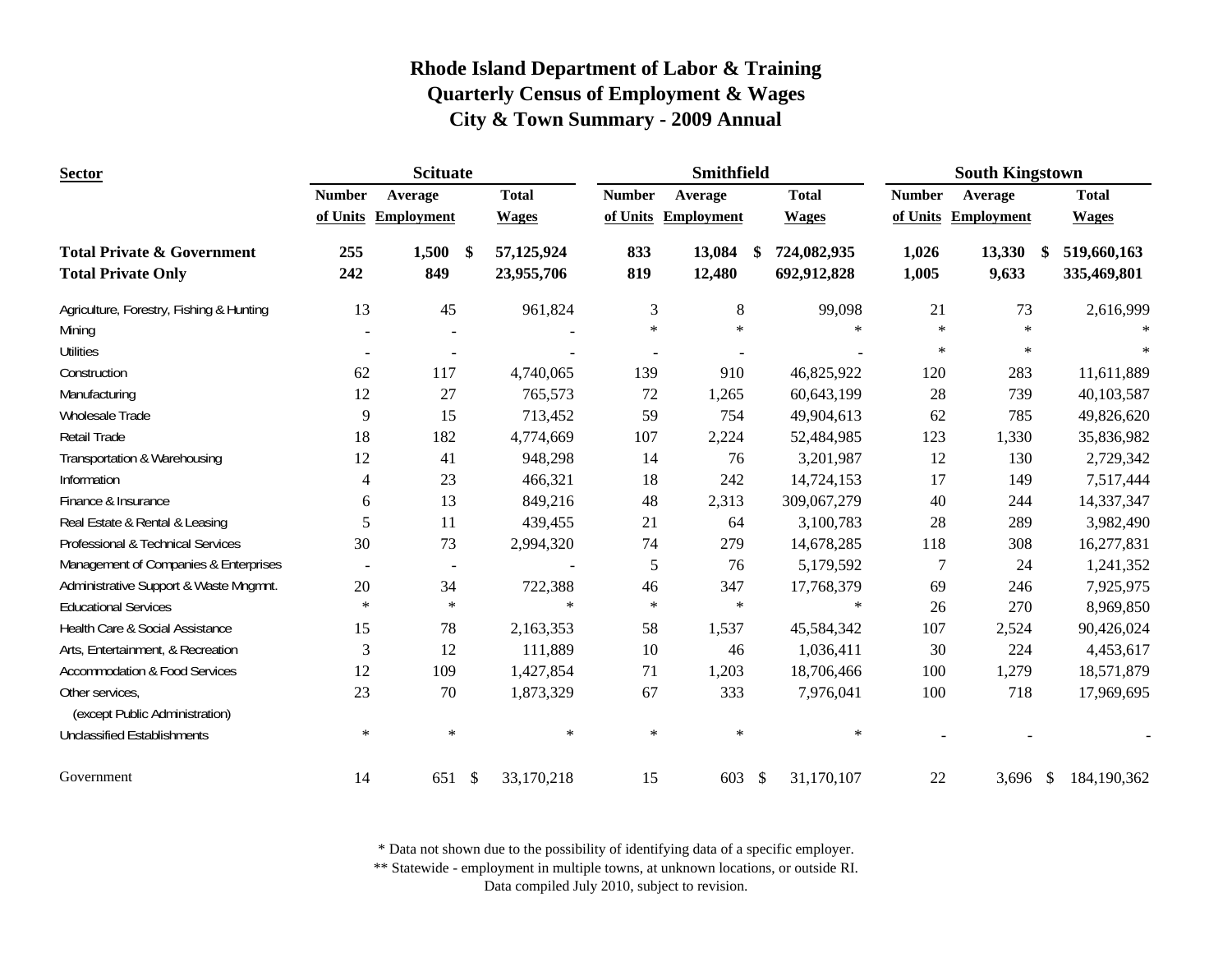| <b>Sector</b>                                                      | <b>Tiverton</b> |                     |               | <b>Warren</b>            |                |                     |               | Warwick                    |                |                        |                                |
|--------------------------------------------------------------------|-----------------|---------------------|---------------|--------------------------|----------------|---------------------|---------------|----------------------------|----------------|------------------------|--------------------------------|
|                                                                    | <b>Number</b>   | Average             |               | <b>Total</b>             | <b>Number</b>  | Average             |               | <b>Total</b>               | <b>Number</b>  | Average                | <b>Total</b>                   |
|                                                                    |                 | of Units Employment |               | <b>Wages</b>             |                | of Units Employment |               | <b>Wages</b>               | of Units       | <b>Employment</b>      | <b>Wages</b>                   |
| <b>Total Private &amp; Government</b><br><b>Total Private Only</b> | 399<br>384      | 2,566<br>2,018      | \$            | 90,808,500<br>65,869,236 | 375<br>367     | 3,546<br>3,379      | \$            | 117,145,832<br>107,155,565 | 3,274<br>3,241 | 47,810<br>\$<br>43,742 | 1,865,888,486<br>1,625,260,134 |
| Agriculture, Forestry, Fishing & Hunting                           | 10              | 32                  |               | 533,659                  | $\ast$         | $\ast$              |               | $\ast$                     | $\overline{4}$ | 17                     | 278,290                        |
| Mining                                                             | $\ast$          | $\ast$              |               | $\ast$                   |                |                     |               |                            |                |                        |                                |
| <b>Utilities</b>                                                   | $\ast$          | $\ast$              |               | $\ast$                   | $\blacksquare$ |                     |               |                            | $\ast$         | $\ast$                 |                                |
| Construction                                                       | 62              | 217                 |               | 7,308,374                | 48             | 131                 |               | 4,893,693                  | 335            | 1,964                  | 105,561,395                    |
| Manufacturing                                                      | 13              | 57                  |               | 1,233,416                | 44             | 769                 |               | 31,122,817                 | 167            | 3,370                  | 150,017,985                    |
| Wholesale Trade                                                    | 28              | 100                 |               | 4,747,434                | 16             | 138                 |               | 7,404,282                  | 239            | 1,717                  | 91,177,893                     |
| Retail Trade                                                       | 56              | 458                 |               | 16,732,935               | 42             | 249                 |               | 5,430,442                  | 441            | 7,808                  | 196,796,039                    |
| Transportation & Warehousing                                       | $\ast$          | $\ast$              |               | $\ast$                   | 7              | 286                 |               | 5,705,280                  | 90             | 2,020                  | 75,566,453                     |
| Information                                                        | 7               | 23                  |               | 2,665,155                | 6              | 39                  |               | 1,689,528                  | 47             | 591                    | 28,969,255                     |
| Finance & Insurance                                                | 14              | 57                  |               | 2,850,621                | 15             | 196                 |               | 7,133,405                  | 198            | 2,989                  | 160,228,934                    |
| Real Estate & Rental & Leasing                                     | 8               | 6                   |               | 222,803                  | 10             | 18                  |               | 551,824                    | 131            | 1,246                  | 39,027,796                     |
| Professional & Technical Services                                  | 45              | 138                 |               | 7,176,391                | 30             | 97                  |               | 4,142,804                  | 391            | 1,885                  | 99,681,820                     |
| Management of Companies & Enterprises                              | $\ast$          | $\ast$              |               | $\ast$                   | $\ast$         | $\ast$              |               | $\ast$                     | 21             | 1,340                  | 92,026,226                     |
| Administrative Support & Waste Mngmnt.                             | 25              | 72                  |               | 2,458,069                | 21             | 158                 |               | 3,613,847                  | 212            | 1,950                  | 66,129,675                     |
| <b>Educational Services</b>                                        | 3               | 5                   |               | 36,780                   | 5              | 70                  |               | 2,827,445                  | 42             | 1,018                  | 39,067,837                     |
| Health Care & Social Assistance                                    | 26              | 324                 |               | 10,139,575               | 34             | 572                 |               | 22, 235, 432               | 338            | 8,517                  | 344,978,878                    |
| Arts, Entertainment, & Recreation                                  | $\overline{7}$  | 30                  |               | 735,077                  | 7              | 33                  |               | 504,740                    | 42             | 502                    | 10,128,242                     |
| Accommodation & Food Services                                      | 28              | 289                 |               | 3,911,311                | 39             | 474                 |               | 6,036,215                  | 237            | 5,147                  | 82,299,270                     |
| Other services,<br>(except Public Administration)                  | 45              | 121                 |               | 2,271,195                | 44             | 143                 |               | 3,437,655                  | 308            | 1,661                  | 43,323,786                     |
| <b>Unclassified Establishments</b>                                 |                 |                     |               |                          |                |                     |               |                            | $\ast$         | $\ast$                 | $\star$                        |
| Government                                                         | 16              | 547                 | <sup>\$</sup> | 24,939,264               | 9              | 167                 | $\mathcal{S}$ | 9,990,267                  | 33             | $4,070$ \$             | 240,628,352                    |

\* Data not shown due to the possibility of identifying data of a specific employer.

\*\* Statewide - employment in multiple towns, at unknown locations, or outside RI.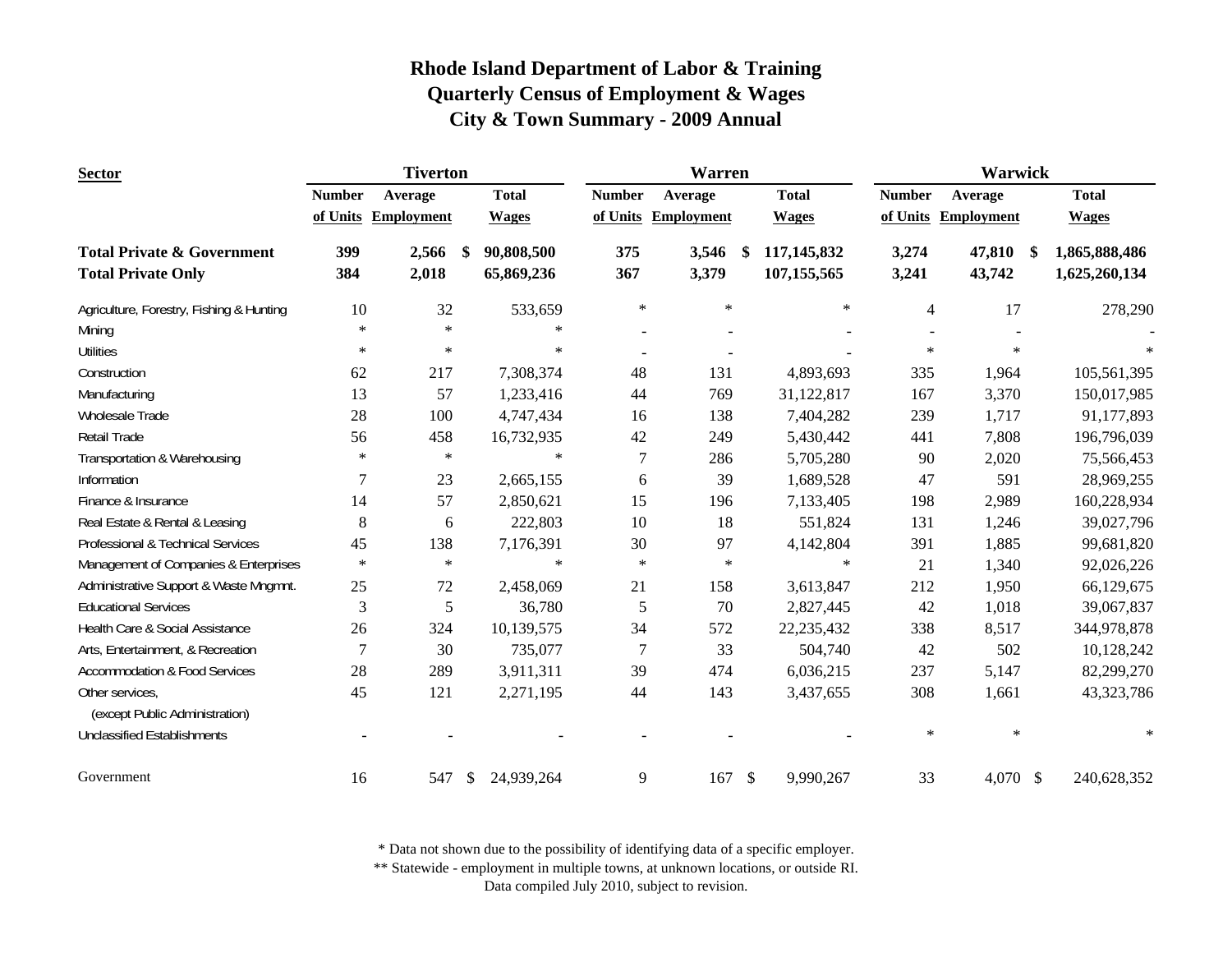| <b>Sector</b>                                                      | Westerly      |                     |   |                            | <b>West Greenwich</b> |                     |    |                            | <b>West Warwick</b> |                                 |  |                            |
|--------------------------------------------------------------------|---------------|---------------------|---|----------------------------|-----------------------|---------------------|----|----------------------------|---------------------|---------------------------------|--|----------------------------|
|                                                                    | <b>Number</b> | Average             |   | <b>Total</b>               | <b>Number</b>         | Average             |    | <b>Total</b>               | <b>Number</b>       | Average                         |  | <b>Total</b>               |
|                                                                    |               | of Units Employment |   | <b>Wages</b>               |                       | of Units Employment |    | <b>Wages</b>               | of Units            | <b>Employment</b>               |  | <b>Wages</b>               |
| <b>Total Private &amp; Government</b><br><b>Total Private Only</b> | 878<br>859    | 9,416<br>8,365      | S | 323,777,315<br>279,052,139 | 201<br>193            | 3,201<br>2,805      | \$ | 200,199,509<br>181,894,955 | 615<br>601          | 8,040<br><sup>\$</sup><br>6,996 |  | 329,124,105<br>275,731,275 |
| Agriculture, Forestry, Fishing & Hunting                           | $\ast$        | $\ast$              |   | $\ast$                     | $\overline{4}$        | $\overline{4}$      |    | 48,941                     |                     |                                 |  |                            |
| Mining                                                             | $\ast$        | $\ast$              |   | $\ast$                     | $\ast$                | $\ast$              |    | $\ast$                     | $\ast$              | $\ast$                          |  |                            |
| <b>Utilities</b>                                                   | $\ast$        | $\ast$              |   | $\ast$                     |                       |                     |    |                            |                     |                                 |  |                            |
| Construction                                                       | 109           | 272                 |   | 11,278,379                 | 45                    | 123                 |    | 4,396,560                  | 90                  | 303                             |  | 11,947,470                 |
| Manufacturing                                                      | 27            | 597                 |   | 27,052,228                 | $\ast$                | $\ast$              |    | $\ast$                     | 34                  | 1,356                           |  | 61,719,328                 |
| Wholesale Trade                                                    | 35            | 70                  |   | 3,697,073                  | 13                    | 248                 |    | 15,508,186                 | 28                  | 279                             |  | 14,087,933                 |
| Retail Trade                                                       | 138           | 1,961               |   | 46,981,175                 | 13                    | 56                  |    | 1,200,013                  | 93                  | 944                             |  | 26,210,572                 |
| Transportation & Warehousing                                       | 12            | 41                  |   | 1,214,536                  | $\ast$                | $\ast$              |    | $\ast$                     | 8                   | 266                             |  | 9,735,945                  |
| Information                                                        | 14            | 235                 |   | 11,182,349                 | 6                     | 14                  |    | 2,277,641                  | $\ast$              | $\star$                         |  |                            |
| Finance & Insurance                                                | 31            | 322                 |   | 16,784,831                 | 9                     | 43                  |    | 2,049,567                  | 31                  | 779                             |  | 37,320,319                 |
| Real Estate & Rental & Leasing                                     | 29            | 103                 |   | 2,755,456                  | 4                     | 12                  |    | 1,859,723                  | 24                  | 55                              |  | 1,936,694                  |
| Professional & Technical Services                                  | 71            | 233                 |   | 11,091,942                 | $\ast$                | $\ast$              |    | $\ast$                     | 48                  | 114                             |  | 6,236,694                  |
| Management of Companies & Enterprises                              | $\ast$        | $\ast$              |   | $\ast$                     | $\ast$                | $\ast$              |    | $\ast$                     | $\ast$              | $\ast$                          |  | $\ast$                     |
| Administrative Support & Waste Mngmnt.                             | 48            | 134                 |   | 3,828,718                  | 19                    | 104                 |    | 3,301,034                  | 22                  | 118                             |  | 3,335,511                  |
| <b>Educational Services</b>                                        | 8             | 67                  |   | 1,318,401                  | $\ast$                | $\ast$              |    | $\ast$                     | 9                   | 35                              |  | 521,911                    |
| Health Care & Social Assistance                                    | 111           | 2,015               |   | 85,720,328                 | 10                    | 159                 |    | 3,820,904                  | 43                  | 756                             |  | 25,768,874                 |
| Arts, Entertainment, & Recreation                                  | 35            | 431                 |   | 10,399,083                 | $\ast$                | $\ast$              |    | $\ast$                     | 11                  | 52                              |  | 1,118,414                  |
| <b>Accommodation &amp; Food Services</b>                           | 97            | 1,260               |   | 19,688,555                 | 17                    | 216                 |    | 3,611,833                  | 61                  | 713                             |  | 9,287,404                  |
| Other services,<br>(except Public Administration)                  | 91            | 301                 |   | 6,448,899                  | 11                    | 24                  |    | 411,069                    | 95                  | 338                             |  | 7,498,086                  |
| <b>Unclassified Establishments</b>                                 |               |                     |   |                            |                       |                     |    |                            |                     |                                 |  |                            |
| Government                                                         | 20            | $1,052$ \$          |   | 44,725,176                 | 9                     | 396 $$$             |    | 18,304,554                 | 15                  | $1,044$ \$                      |  | 53,392,830                 |

\* Data not shown due to the possibility of identifying data of a specific employer.

\*\* Statewide - employment in multiple towns, at unknown locations, or outside RI.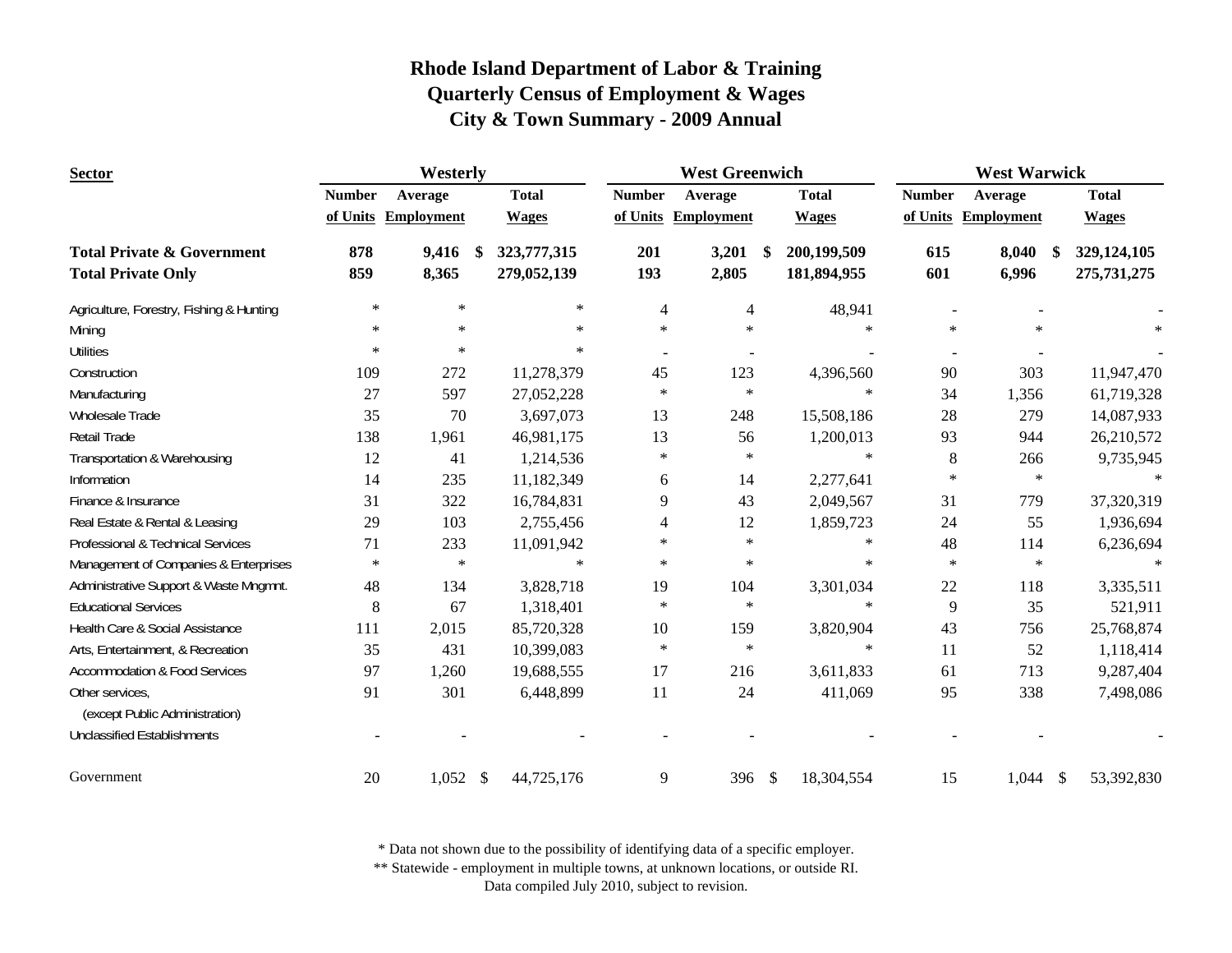| <b>Sector</b>                            |               | Woonsocket        |               |              | Statewide **  |                   |                           |              |  |
|------------------------------------------|---------------|-------------------|---------------|--------------|---------------|-------------------|---------------------------|--------------|--|
|                                          | <b>Number</b> | Average           |               | <b>Total</b> | <b>Number</b> | Average           |                           | <b>Total</b> |  |
|                                          | of Units      | <b>Employment</b> |               | <b>Wages</b> | of Units      | <b>Employment</b> |                           | <b>Wages</b> |  |
| <b>Total Private &amp; Government</b>    | 848           | 15,105            | \$            | 709,707,672  | 2,872         | 7,570             | S                         | 468,274,947  |  |
| <b>Total Private Only</b>                | 828           | 13,575            |               | 628,349,721  | 2,868         | 7,561             |                           | 467,578,483  |  |
| Agriculture, Forestry, Fishing & Hunting |               |                   |               |              |               |                   |                           |              |  |
| Mining                                   |               |                   |               |              |               |                   |                           |              |  |
| <b>Utilities</b>                         | $\ast$        | $\ast$            |               | $\ast$       | $\ast$        | $\ast$            |                           | $\ast$       |  |
| Construction                             | 63            | 283               |               | 12,141,160   | 258           | 606               |                           | 30,404,280   |  |
| Manufacturing                            | 66            | 1,053             |               | 39,994,374   | 17            | 28                |                           | 2,469,496    |  |
| Wholesale Trade                          | 47            | 362               |               | 18,510,836   | 1,063         | 1,969             |                           | 169,780,278  |  |
| Retail Trade                             | 120           | 1,688             |               | 43,807,313   | 88            | 504               |                           | 41,358,677   |  |
| Transportation & Warehousing             | 15            | 773               |               | 27,238,404   | 43            | 107               |                           | 6,306,088    |  |
| Information                              | 12            | 107               |               | 4,094,433    | 154           | 338               |                           | 23,759,835   |  |
| Finance & Insurance                      | 24            | 192               |               | 8,341,762    | 121           | 288               |                           | 23,788,831   |  |
| Real Estate & Rental & Leasing           | 32            | 129               |               | 4,099,184    | 31            | 52                |                           | 3,851,155    |  |
| Professional & Technical Services        | 70            | 399               |               | 25,800,658   | $\ast$        | $\ast$            |                           |              |  |
| Management of Companies & Enterprises    | $\ast$        | $\ast$            |               | $\ast$       | 37            | 119               |                           | 10,391,124   |  |
| Administrative Support & Waste Mngmnt.   | 39            | 615               |               | 22,875,265   | 308           | 1,784             |                           | 55,842,810   |  |
| <b>Educational Services</b>              | 15            | 339               |               | 11,654,571   | 52            | 130               |                           | 3,864,391    |  |
| Health Care & Social Assistance          | 113           | 3,793             |               | 126,214,965  | 49            | 195               |                           | 14,995,086   |  |
| Arts, Entertainment, & Recreation        | 7             | 97                |               | 1,503,527    | 18            | 36                |                           | 1,314,741    |  |
| <b>Accommodation &amp; Food Services</b> | 94            | 1,126             |               | 15,007,162   | 28            | 252               |                           | 5,233,212    |  |
| Other services,                          | 107           | 494               |               | 8,948,102    | 97            | 215               |                           | 11,549,540   |  |
| (except Public Administration)           |               |                   |               |              |               |                   |                           |              |  |
| <b>Unclassified Establishments</b>       | $\ast$        | $\ast$            |               | $\ast$       | 18            | 6                 |                           | 275,880      |  |
| Government                               | 20            | 1,530             | $\mathcal{S}$ | 81,357,951   | 4             | 9                 | $\boldsymbol{\mathsf{S}}$ | 696,464      |  |

\* Data not shown due to the possibility of identifying data of a specific employer.

\*\* Statewide - employment in multiple towns, at unknown locations, or outside RI.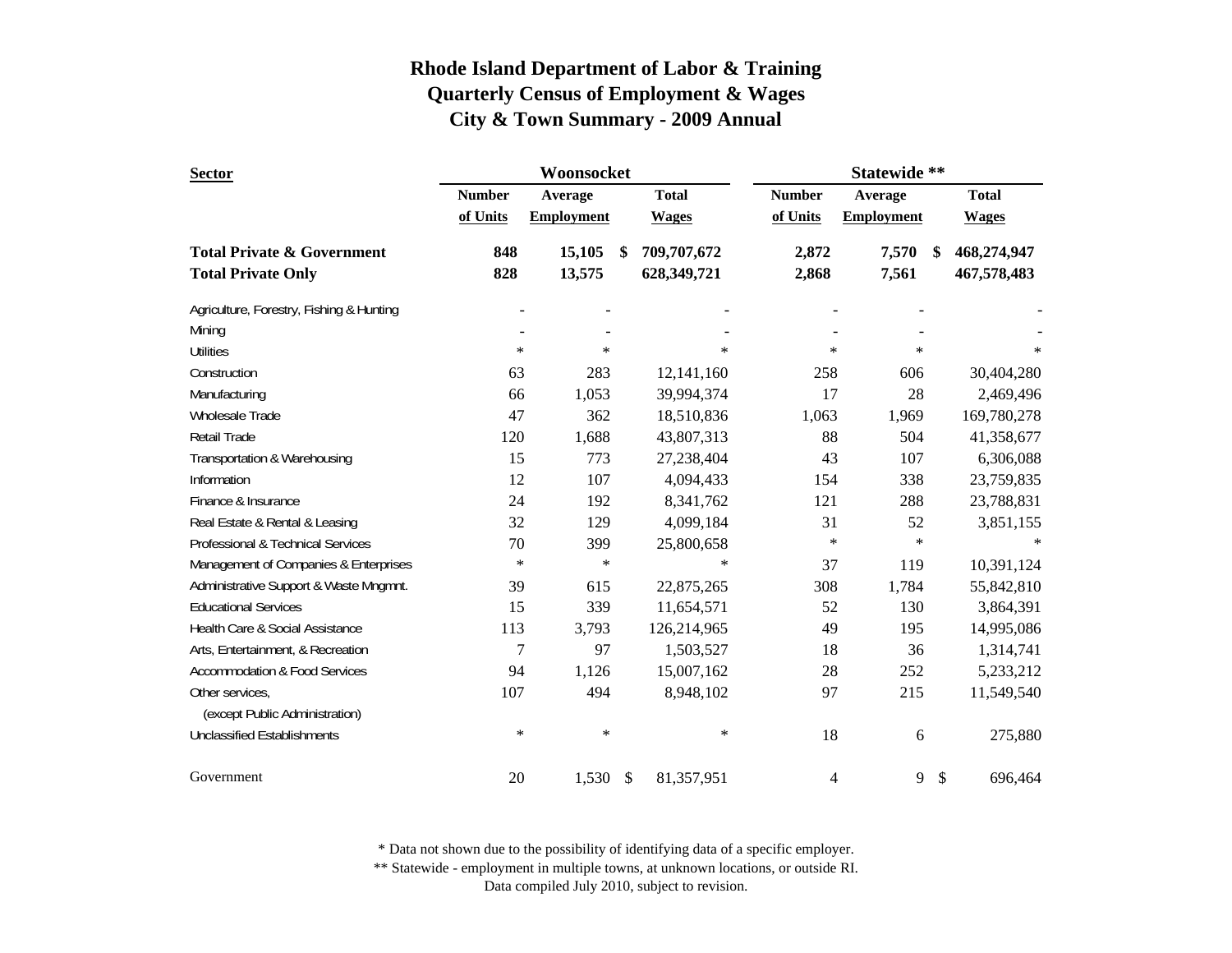| <b>Sector</b>                                     |               | <b>Bristol County</b> |              |                  | <b>Kent County</b>  |               |                | <b>Newport County</b> |               |
|---------------------------------------------------|---------------|-----------------------|--------------|------------------|---------------------|---------------|----------------|-----------------------|---------------|
|                                                   | <b>Number</b> | Average               | <b>Total</b> | <b>Number</b>    | Average             | <b>Total</b>  | <b>Number</b>  | Average               | <b>Total</b>  |
|                                                   |               | of Units Employment   | <b>Wages</b> |                  | of Units Employment | <b>Wages</b>  |                | of Units Employment   | <b>Wages</b>  |
| <b>Total Private &amp; Government</b>             | 1,458         | $14,001$ \$           | 485,738,770  | 5,566            | 73,447 \$           | 2,927,415,912 | 3,318          | 38,598 \$             | 1,706,799,857 |
| <b>Total Private Only</b>                         | 1,423         | 11,922                | 388,547,595  | 5,478            | 65,904              | 2,521,861,812 | 3,221          | 30,942                | 1,181,768,922 |
| Agriculture, Forestry, Fishing & Hunting          | 5             | 18                    |              | 305,908          | 45<br>14            | 772,275       | 44             | 226                   | 5,861,457     |
| Mining                                            |               |                       |              |                  | 3<br>$\overline{4}$ | 233,137       | 28             | $\overline{7}$        | 240,889       |
| <b>Utilities</b>                                  | $\ast$        | $\ast$                |              | $\ast$           | $\ast$<br>$\ast$    | $\ast$        | $\overline{4}$ | 44                    | 3,418,317     |
| Construction                                      | 212           | 661                   | 28,170,248   | 655              | 3,035               | 149,181,665   | 374            | 1,543                 | 67,373,544    |
| Manufacturing                                     | 122           | 1,908                 | 74,599,642   | 286              | 7,154               | 384,923,783   | 94             | 2,496                 | 183,980,861   |
| Wholesale Trade                                   | 80            | 305                   | 19, 131, 746 | 389              | 2,811               | 162,919,908   | 182            | 621                   | 34,916,658    |
| <b>Retail Trade</b>                               | 141           | 1,258                 | 29,496,129   | 702              | 11,191              | 289,366,092   | 445            | 3,991                 | 107,736,356   |
| Transportation & Warehousing                      | 19            | 314                   |              | 6,745,486<br>124 | 2,741               | 102,484,505   | 73             | 548                   | 14,655,016    |
| Information                                       | 23            | 114                   | 5,268,958    |                  | 83<br>1,451         | 87,874,388    | 60             | 662                   | 37,748,374    |
| Finance & Insurance                               | 59            | 410                   | 18,950,753   | 315              | 4,233               | 220,689,320   | 115            | 893                   | 57,670,971    |
| Real Estate & Rental & Leasing                    | 39            | 73                    | 2,626,789    | 220              | 1,475               | 48,789,480    | 129            | 635                   | 20,631,255    |
| Professional & Technical Services                 | 139           | 305                   | 14,920,517   | 641              | 3,132               | 179,443,709   | 413            | 3,152                 | 208,083,511   |
| Management of Companies & Enterprises             | 10            | 41                    | 2,516,232    |                  | 34<br>1,576         | 107,559,604   | 23             | 536                   | 21,766,353    |
| Administrative Support & Waste Mngmnt.            | 90            | 410                   | 11,238,474   | 361              | 2,669               | 88,809,414    | 208            | 1,082                 | 37,478,099    |
| <b>Educational Services</b>                       | 26            | 1,690                 | 71,485,873   |                  | 75<br>1,403         | 49,188,518    | 52             | 1,170                 | 48,359,201    |
| Health Care & Social Assistance                   | 119           | 1,972                 | 61,426,490   | 521              | 11,585              | 447,652,868   | 232            | 4,252                 | 141,867,897   |
| Arts, Entertainment, & Recreation                 | 32            | 330                   | 8,128,424    |                  | 77<br>761           | 15,251,363    | 97             | 1,464                 | 36,542,830    |
| <b>Accommodation &amp; Food Services</b>          | 125           | 1,476                 | 19,820,056   | 432              | 8,035               | 123,400,089   | 350            | 5,962                 | 111,353,774   |
| Other services,<br>(except Public Administration) | 194           | 629                   | 12,901,161   | 570              | 2,608               | 63,321,334    | 350            | 1,660                 | 42,083,559    |
| <b>Unclassified Establishments</b>                | $\ast$        | $\ast$                |              | $\ast$           | $\ast$<br>$\ast$    | $\ast$        |                |                       |               |
| Government                                        | 38            | $2,078$ \$            | 97,191,175   |                  | 91<br>7,545 \$      | 405,554,100   | 103            | 7,652 \$              | 525,030,935   |

\* Data not shown due to the possibility of identifying data of a specific employer.

\*\* Statewide - employment in multiple towns, at unknown locations, or outside RI.